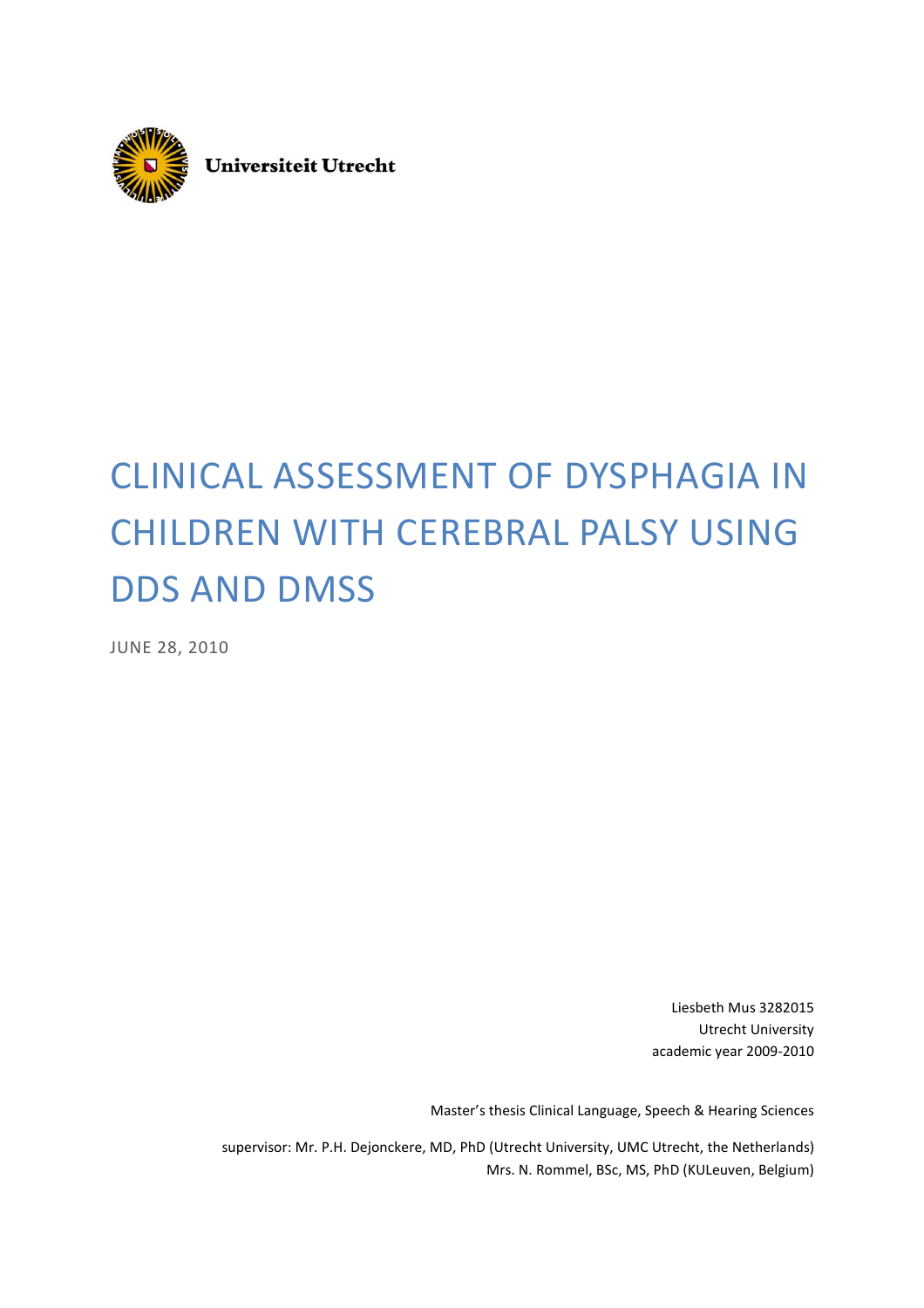# **ABSTRACT**

AIM: This study explored whether the Dysphagia Disorder Screening and Dysphagia Management Staging Scale (DDS and DMSS) are useful in children with cerebral palsy and which factors are related to the severity of their dysphagia.

METHODS: Swallowing competency was measured by two raters in 60 patients (47 male, 13 female; mean age 9y8mo, SD 2y9mo) with the DDS and DMSS. Patients were represented in all levels of Gross Motor Function Classification System and in all types of CP. Mean IQ was 67.98 (SD 21.52).

RESULTS: Good internal consistency in subparts and total DDS was found ( $\alpha \geq .88$ ). Good interrater reliability was found for all items of DDS, except for oral pharyngeal swallowing which was moderate. Strength of relationship between individual test items of DDS and severity level on DDS was high, evidenced in discriminant function analysis. Averages of scores of participants known with dysphagia were significantly higher than subjects not known with dysphagia. Part 1 and part 2 of the DDS were positively related (Spearman's  $R =$ .65). The severity of dysphagia was related to GMFCS level and IQ, but there was no effect of age. Significant differences were detected in the scores in patients with dyskinesia versus patients with spasticity and patients with unclassified CP. However, no difference was detected between the latter two.

INTERPRETATION Our results support a positive internal consistency, construct validity, and interrater reliability, as well as the relation between DDS and DMSS for the use in children with CP. Moderate interrater reliability was found for oral pharyngeal swallow and underlines the use of additional necessity of objective assessment with videomanometry in the diagnosis dysphagia in this population. DDS and DMSS are the only validated clinical assessment tools and are useful in this population as they describe the essential aspects to be considered during a mealtime observation screening. Dysphagia is complex and its severity as well as its nature is clearly linked to the type of cerebral palsy the child presents with.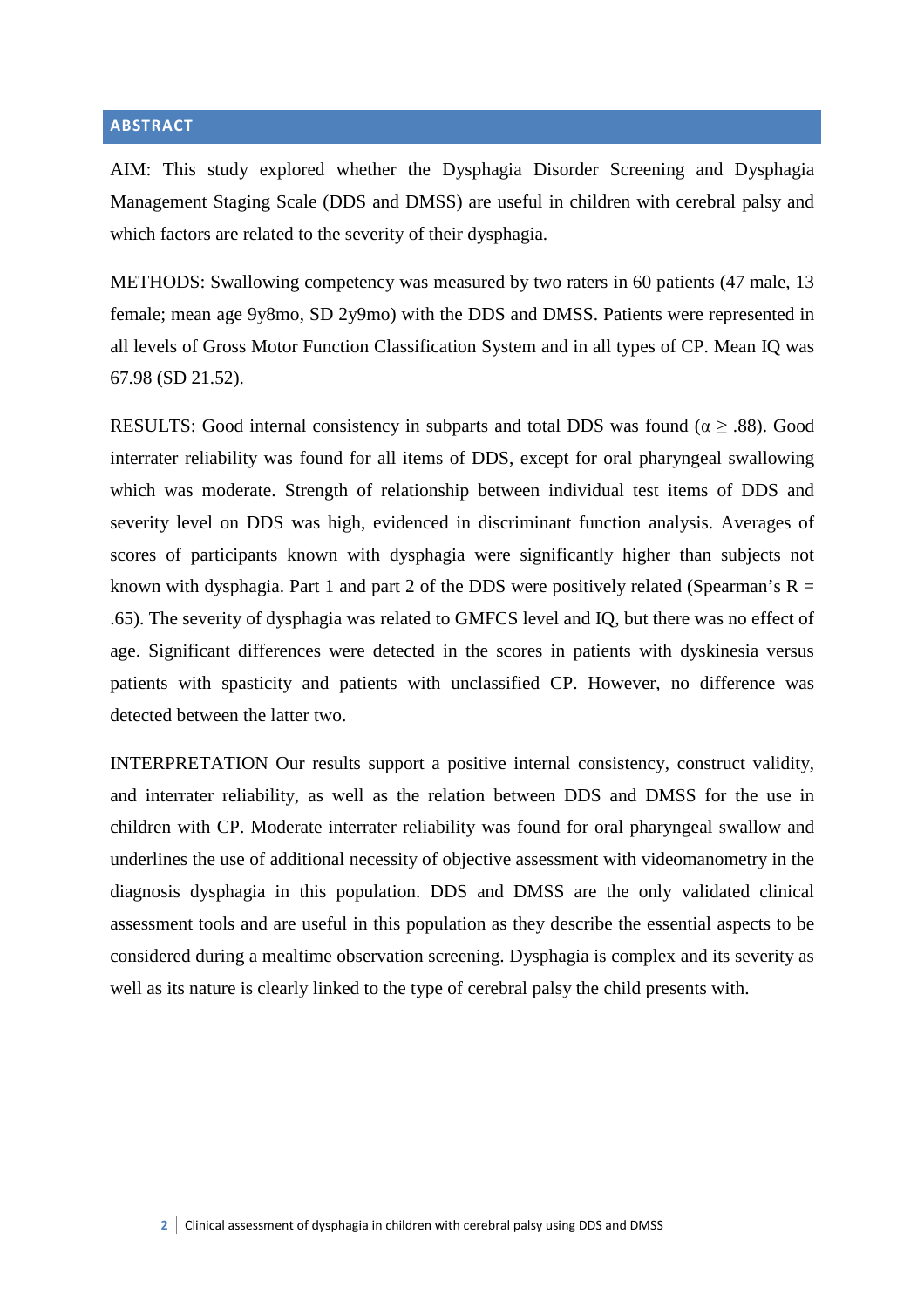# **INTRODUCTION**

Cerebral palsy (CP) is a common problem, the worldwide incidence being 1.5 to 3 per 1000 live births.<sup>1</sup> It is defined as *a group of disorders of the development of movement and posture, causing activity limitation, that are attributed to non-progressive disturbances that occurred in the developing fetal or infant brain. The motor disorders of cerebral palsy are often accompanied by disturbances of sensation, cognition, communication, perception, and/or behavior, and/or by a seizure disorder*. 2 There are three main groups of CP: spasticity (79,2%), dyskinesia (14,4%) and ataxia (3,9%). The other 2.6% consists of other types of  $CP<sup>3</sup>$  Reilly et al.<sup>4</sup> noted that in the long list of factors reported to be associated with CP, dysphagia was not mentioned in any of the accompanying articles or subsequent correspondence about the strengths and weaknesses of the revised definition and classification. However, the prevalence of dysphagia in children with CP was explored and confirmed by several studies.<sup>5-10</sup> Dysphagia is mostly described for the total population of CP, and not separately for the three main groups. As spasticity is the most common, the spastic group is overrepresented, and dyskinetic and atactic CP underrepresented. Yet, there are not negligible differences between these groups with regard to muscle tone. In spasticity, there is a persisting increased muscle tone in one or more limbs. When the tone is varying, the CP will be classified as dyskinetic CP. In atactic CP, there is a generalized hypotonia with signs of ataxia.<sup>11</sup> These differences may suggest that the dysphagia varies by type of CP. Indeed, the swallowing mechanism relies on good coordination and cooperation progress of various muscles. Based on a parent's questionnaire, a comparison of feeding disorders in different types of neurological impairment was made by Sullivan et al. $<sup>8</sup>$ , and differences between the</sup> three groups of CP were present. The first group 'with feeding problems' contained 10 % dyskinetic CP, 56 % spastic quadriplegia, 22% hemiplegia, 7% ataxic, 5% unclassifiable. In the second group 'without feeding problems' there were no dyskinetic responders, 45 % spastic quadriplegia, 48% hemiplegia, 4% ataxic, 3% unclassifiable. Although the use of parents questionnaires in the Sullivan study has methodological limitations,  $^{10}$  the impression remains that the distribution of spasticity, dyskinesia, ataxia differs between patients with and without feeding problems.

Apart from the type of CP, other factors such as the severity of drooling, the severity of speech disorder, positive history of seizures, episodes of pneumonia,  $5,12$  developmental retardation<sup>5,13</sup> and severity of the functional impairment<sup>5,7</sup> can impact on the type of dysphagia. In general, the more severe the functional motor impairment, the more severe the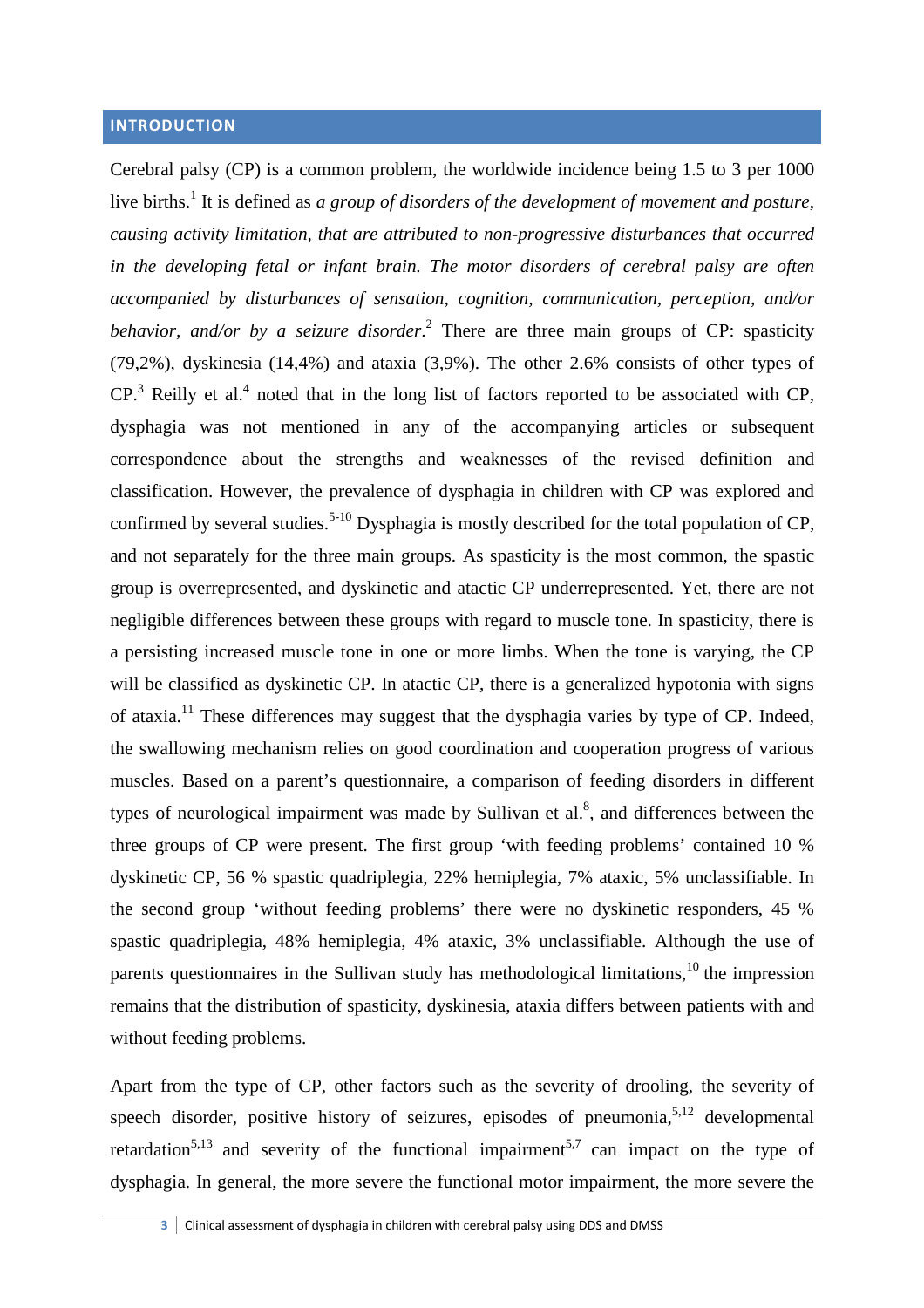oral motor dysfunction is.<sup>7</sup> Waterman et al.<sup>5</sup> found that the poorer the trunk control, the higher the risk of dysphagia gets.

The link between body mass index (BMI) and dysphagia remains unclear. Calis et al.<sup>7</sup> reported in a study of 166 children with severe generalized CP with Gross Motor Function Classification System Level (GMFCS) IV or V and intellectual disability that 15% of the study population presented with a weight for height between the 25th and the 10th percentile, and that 28% had a weight for height lower than the 10th percentile. Remarkably for this group, the severity of dysphagia was positively related to the GMFCS level, but negatively related to the body mass index.

As dysphagia is common in patients with CP, thorough assessment is important. Videofluoroscopic swallow Study (VFSS) and Fiberoptic Endoscopic Evaluation of Swallow (FEES) are instrumental methods for the assessment of dysphagia. However, these methods have limitations and cannot be routinely performed on every child with CP. They remain subjective<sup>14</sup> and there is exposure to X-ray radiation during VFSS.<sup>9</sup> There are no clinical assessment tools to detect dysphagia in children with CP that are validated and standardized. At present, speech and language therapists in Flanders evaluate the swallowing process with protocols that are not specified for the group of cerebral palsy or with a selection of components from different protocols (A Meersschaert, personal communication 2009). The Dysphagia Disorder Screening and Dysphagia Management Staging Scale (DDS and  $DMSS$ <sup>15</sup> are developed for adults with mental retardation. It is evidenced in earlier surveys that these tests can also be used for other populations,<sup>15</sup> but this potential has not yet been tested on children with CP. It is an accurate tool to localize the phase of swallowing in which the feeding problem occurs, and to provide an impression of the functional eating skills. The patients may then be referred for further assessment in order to design a treatment strategy. Depending on the nature and severity of the disorder found, treatment can sometimes be based solely on the results of the DDS. The DMSS is a 5-level scale which classifies the severity of the eating problem.

# AIM OF THE STUDY

Dysphagia is a major in children with cerebral palsy. Yet, there is a lack of clinical evaluation instruments that are validated and standardized for this population. It remains unclear which factors of the cerebral palsy (e.g. type of CP and level of functionality) are indicators for dysphagia.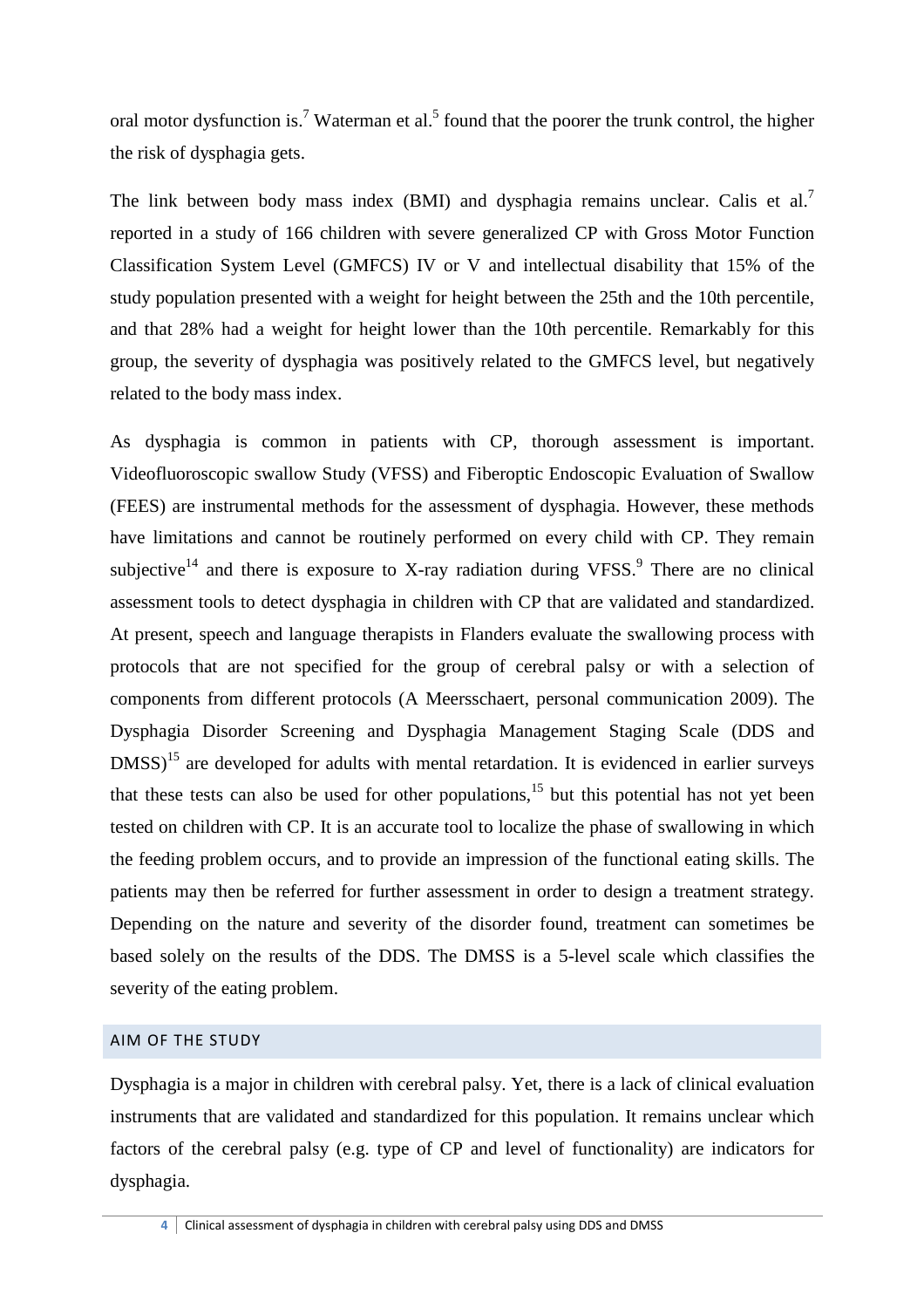The aim of the study is twofold. First, we aim to explore whether the Dysphagia Disorder Screening (DDS) and Dysphagia Management Staging Scale (DMSS) are appropriate assessment tools for the evaluation of dysphagia in children with CP. Second, we aim to assess the relationship between the severity of dysphagia and type of CP (spasticity, dyskinesia and ataxia), level of functionality (GMFCS level), cognitive function (IQ) and age.

# **METHODS**

#### PARTICIPANTS

There were two groups of participants between 3 and 15 years of age: 21 children with CP with swallowing disorders and 40 children with CP without swallowing disorders. All children were associated with the school for special education BuBaO Dominiek Savio Institute (DSI), part of the Dienstencentrum Gid(t)s. DSI is a Flemish school for children with physical disability. The children were also associated with the medical pedagogical institute (MPI), which is specialized in children with physical disability. Only children whose swallowing disorders were described in their personal medical record of the MPI, were included in the first test group. The initial diagnosis of dysphagia, necessary for inclusion, was made by a medical specialist. Approval of the local medical research committee was obtained.

First, a list of all pupils with CP, divided in a group with and without known swallowing disorders, was generated. All CP children known with dysphagia were included in the first test group. An overview of the inclusion criteria is given in Table 1.

| <b>Inclusion criteria</b>  |                                                                          |
|----------------------------|--------------------------------------------------------------------------|
| <b>Group WITH known</b>    | Diagnose cerebral palsy<br>÷,                                            |
| swallowing disorders       | Between 3 and 15 years<br>-                                              |
|                            | Known with swallowing disorders<br>$\overline{a}$                        |
| $N = 20$                   | Associated with BuBaO Dominiek Savio in Gits<br>$\overline{\phantom{0}}$ |
|                            | Approval of local medical research committee<br>$\overline{a}$           |
| <b>Group WITHOUT known</b> | Diagnose cerebral palsy<br>-                                             |
| swallowing disorders       | Between 3 and 15 years<br>$\overline{a}$                                 |
|                            | Unknown with swallowing disorders<br>$\overline{\phantom{0}}$            |
| $N = 40$                   | Associated with BuBaO Dominiek Savio in Gits<br>$\overline{\phantom{0}}$ |
|                            | Approval of local medical research committee<br>$\overline{a}$           |

**Table 1: inclusion criteria**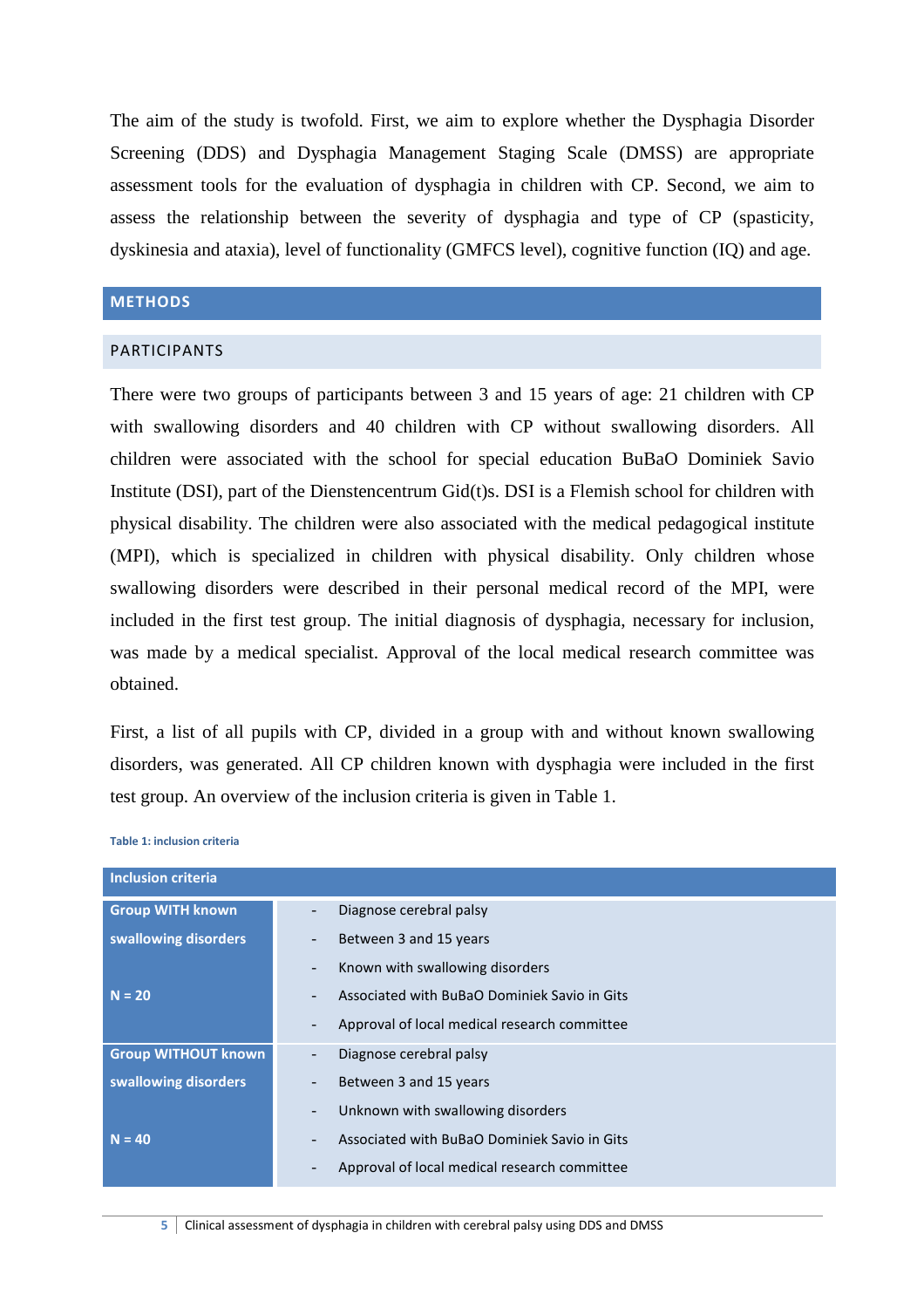#### INSTRUMENTS

The Dysphagia Disorder Survey (DDS) and Dysphagia Management Staging Scale (DMSS)<sup>15</sup> were used. These instruments were originally developed to screen institutionalized adults with mental disabilities for dysphagia and related eating disorders. Development of the DDS began in 1986, and the first version was revised in 1993, which resulted in the current version. The instrument could be used under the protection of a research agreement between the author J.J. Sheppard and the KULeuven. The manual for the DDS was revised and translated into Dutch in 2002. Clinical experience revealed that the DDS is also suitable for screening children and adolescents. A certification course is required for permission to use the DDS.<sup>15</sup> We used the Dutch scoring form, edition children's research.

The DDS is divided into 2 parts: (1) related factors (7 items) and (2) feeding  $\&$  swallowing competency (8 items). Each item is assigned a mark. Depending on the item, the mark can vary between 0 and 1 to 0 and 4. The first part assesses evidenced dysphagia-related factors such as body mass index, diet and special feeding techniques. The second part, feeding and swallowing competency, assesses through mealtime observation the different components of the oral-preparatory phase, the oral phase, the pharyngeal phase and the esophageal phase of swallowing. Every food consistency (thick-liquid, solid and thin-liquid) is scored.<sup>15</sup> A detailed overview of the various items of the DDS is presented in Appendix 1.

The DMSS is a 5-level scale which classifies the severity of the eating problem: (1) no disorder, (2) mild disorder, (3) moderate disorder, (4) severe disorder and (5) profound disorder. The criteria used to define these levels are: the extent to which the eating process has been adapted, the medical consequences and the impact on the way food is offered. The DMSS is typically used in conjunction with the DDS.<sup>15</sup>

# PROCEDURE

All children were rated in a child friendly and familiar environment, at school. The observation was done simultaneously by 2 experienced speech language therapists, who are used to working with children with CP. The scoring was done independently. No aspect of the natural feeding situation was implemented or interrupted by the test leader for the benefit of this research project. The test always started with the first part of the DDS focusing on the related factors. Measuring and weighing was done by the medical service in DSI. The child's caregiver was asked questions about the child's medical history. The second part of the DDS focuses on the actual feeding and swallowing competency. Only the subject, the test leader(s)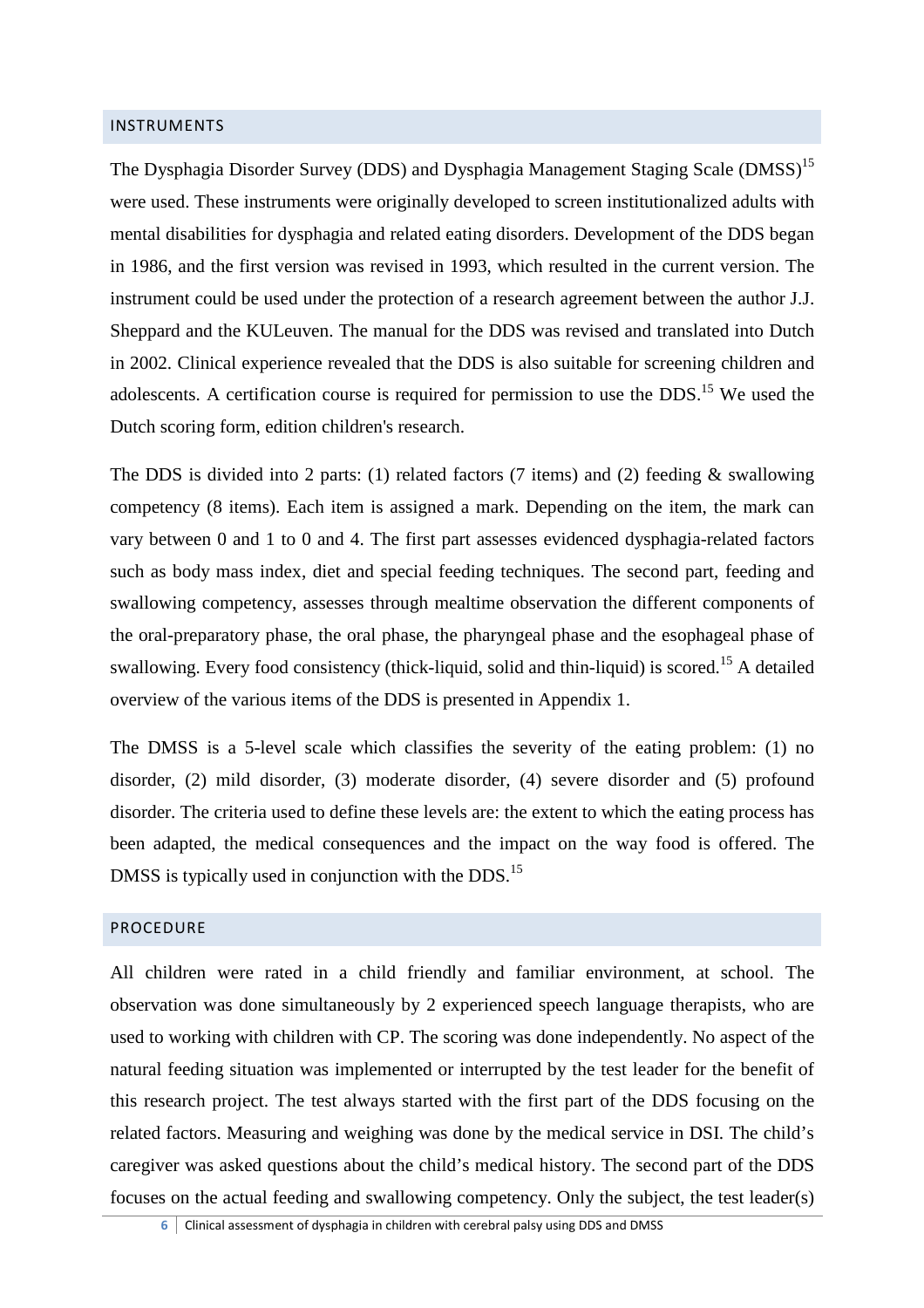and the food assistant (if necessary) were present during the observation. The child was seated in its usual feeding position. This was using an ordinary chair, a wheelchair or another adapted chair. As this assessment only concerned an observation of the natural feeding position, there were no risks involved. If a child was only allowed to take thickened liquids, the items related to thin-liquid diet were not assessed, but scored as a problem. The boluses were offered in the followed order: thick-liquid, thin-liquid and solid. Informed written approval for each participant was given by the local ethical research committee.

# STATISTICAL ANALYSIS

Statistical analysis was performed with SPSS 17.0 (SPSS Inc., Chicago IL, USA). The internal consistency for the subparts 1 and 2 and for the total DDS was determined by Cronbach's alpha. Values above .80 were considered as good.<sup>16</sup> Interrater reliability was determined by Cohen's Kappa. Values between .40 and .75 were considered as reasonable, values higher than .75 as strong.<sup>17</sup> The strength of the relationship between the individual test items of the DDS and the severity of dysphagia on the DMSS was measured by means of an discriminant analysis.<sup>18</sup> Discriminant evidence of construct validity was assessed by comparing DDS averages of children known with feeding disorders and children not known with feeding disorders, using a *t*-test. Statistical significance was indicated by  $p \leq .05$ .<sup>19</sup> The correlation between the scores of part 1 and part 2 of the DDS was assessed by a Spearman correlation coefficient.<sup>19</sup>

Associations between the total score on the DDS versus IQ and age were measured by a Pearson correlation coefficient. Associations between the total score on the DDS versus type of CP and GMFCS level were assessed by a Mann-Whitney *U*-test.<sup>17</sup> The functionality levels were divided into 2 groups: level 1-2-3 and level 4-5 of the GMFCS. This division is chosen, because, from level 4 onwards, the children are wheelchair-bound. Statistical significance was indicated by  $p \leq .05$ .<sup>17</sup>

# **RESULTS**

# DESCRIPTION OF THE POPULATION

The population comprised of 61 children with CP, of which 60 children were included according to the criteria of this research protocol. One child was totally tube-fed and was therefore excluded. Characteristics of the participants are listed in Table 2. The current study included the entire CP-population of the primary school  $(N=55)$ , and the 5 youngest children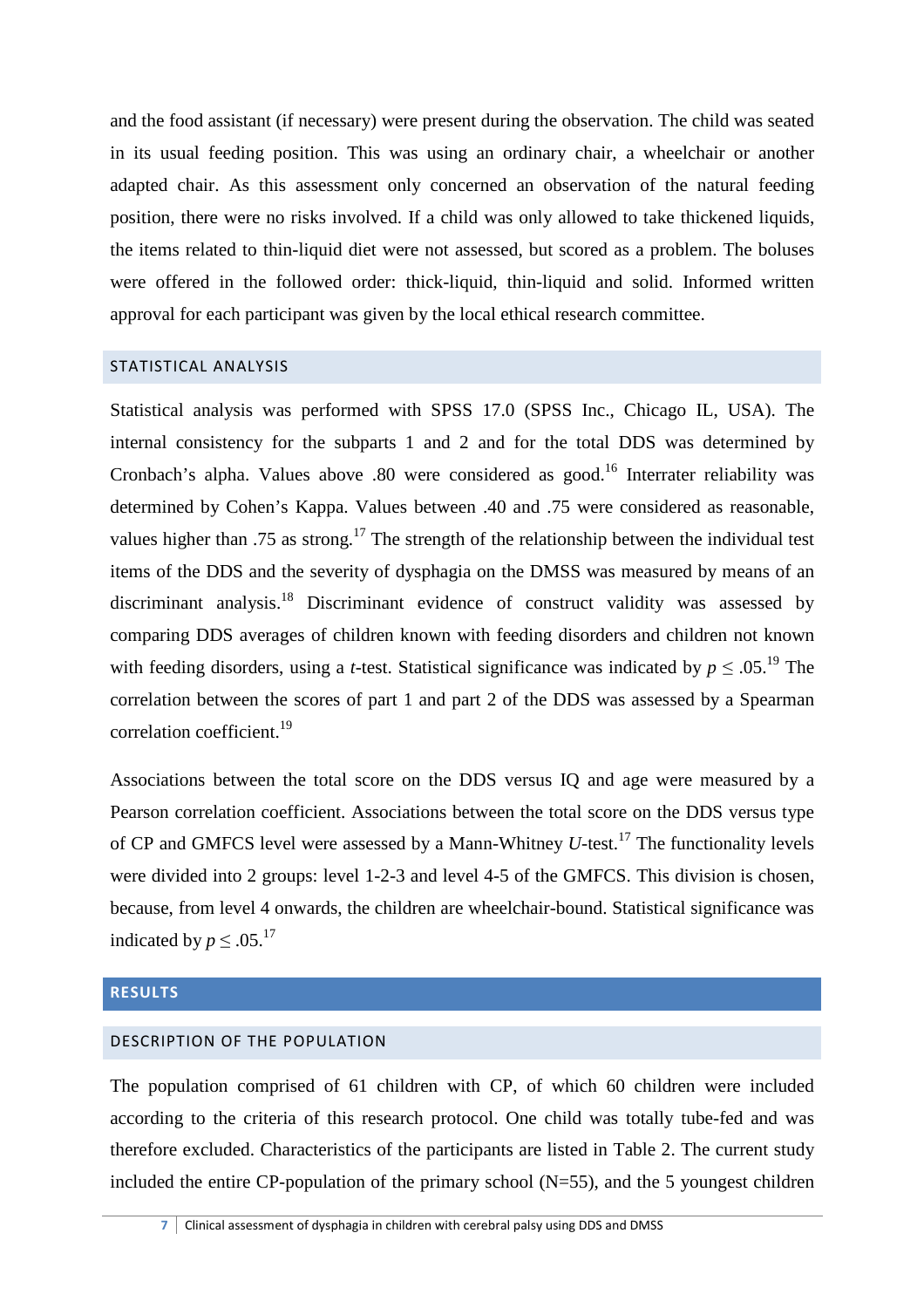with CP of the secondary school ( $N=5$ ). The participants were evaluated within a period of 2 months. Mean scores of the total DDS, DDS Part 1 and DDS part 2 were 8.83 (range 0-34), 3.95 (range 0-13) and 4.88 (range 0-22) respectively. On the DMSS, 63.30% of all 60 children was classified as having no disorder (level 1), 18.33% mild disorder (level 2), 5.00% moderate disorder (level 3), 11.67% severe disorder (level 4) and 1.67% profound disorder (level 5).

**Table 2: Characteristics participants** 

| <b>Characteristics participants</b>                     |                    |
|---------------------------------------------------------|--------------------|
| Age ( $N = 60$ )                                        |                    |
| Mean                                                    | 9y 8mo (SD 2y 9mo) |
| Range                                                   | 3y 1mo - 15y 8mo   |
| $Sex (N = 60)$                                          |                    |
| <b>Male</b>                                             | $N = 47(78.3%)$    |
| Female                                                  | $N = 13(21.7%)$    |
| Mental abilities (N = 55) <sup>a</sup>                  |                    |
| Mean IQ                                                 | 68.70 (SD 21.07)   |
| Normal mental abilities (IQ $\geq$ 85)                  | $N = 12 (21.8 %)$  |
| Borderline intellectual functioning (85 > $IQ \ge 70$ ) | $N = 11 (20.0 %)$  |
| Mild mental retardation (70 > IQ $\geq$ 55)             | $N = 21$ (38.2 %)  |
| Moderate mental retardation (55 > $IQ \geq 40$ )        | $N = 7(12.7%)$     |
| Severe mental retardation (40 > IQ $\geq$ 25)           | $N = 4 (7.3 %)$    |
| Type of CP ( $N = 60$ )                                 |                    |
| <b>Spastic CP</b>                                       | $N = 45 (75.0 %)$  |
| <b>Dyskinetic CP</b>                                    | $N = 8(13.3%)$     |
| <b>Atactic CP</b>                                       | $N = 1$ (1.7 %)    |
| unclassified                                            | $N = 6(10.0 %)$    |
| GMFCS level ( $N = 60$ )                                |                    |
| Level 1                                                 | $N = 4 (6.7 %)$    |
| Level <sub>2</sub>                                      | $N = 27(45.0 %)$   |
| Level 3                                                 | $N = 9(15.0%)$     |
| Level 4                                                 | $N = 7(11.7 %)$    |
| Level 5                                                 | $N = 13(21.7%)$    |
| Feeding disorder ( $N = 60$ )                           |                    |
| Known with feeding disorder                             | $N = 20 (33.3 %)$  |
| Not known with feeding disorder                         | $N = 40 (66.6 %)$  |

**a no TIQ available for 5 participants (recently included in the institute, excessive motor problems, or excessive disparity VIQ and PIQ)** 

#### DDS & DMSS: USEFUL IN CHILDREN WITH CP?

#### RELIABILITY

For the reliability tests, the results of the 60 evaluated participants were used ( $N = 60$ ). Interitem reliability of the DDS was high. The Cronbach's alpha's were higher than .80 on the individual parts 'related items' ( $\alpha = 88$ ) and 'eating and swallowing competency' ( $\alpha = 92$ ) as well as on the Total DDS ( $\alpha$  = 0.95).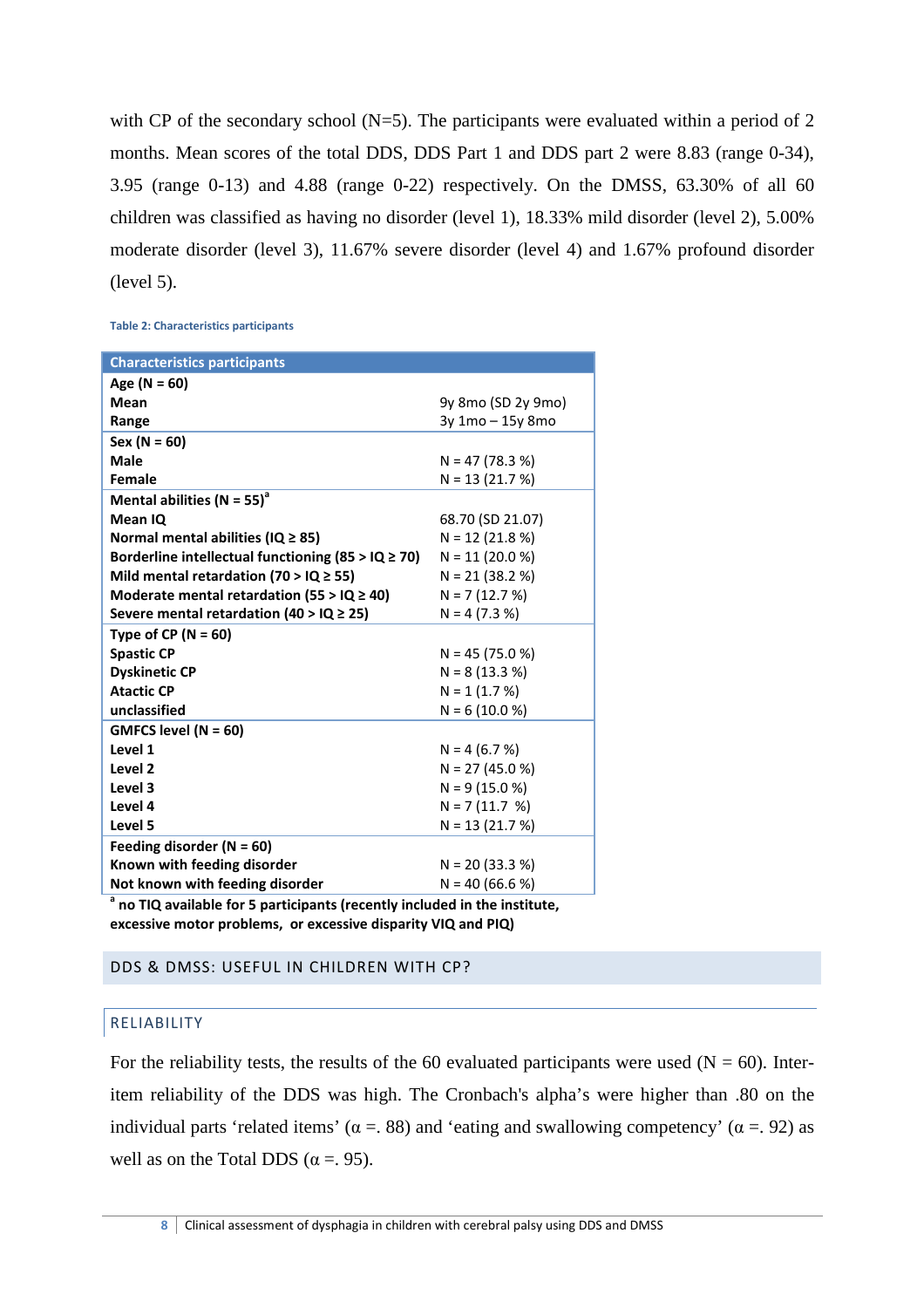For almost all items of the DDS part 2, there was strong agreement (K>.75). Only for item 13 "oral-pharyngeal swallow", there was a reasonable degree of agreement  $(K=57)$ . There was one pair of raters. For practical reasons, only 20 of the 60 participants were evaluated by a second rater. Cohen's Kappa was measured for each item of the DDS part 2 and presented in Table 3. Taken together, the interrater reliability is high.

**Table 3: interrater reliability** 

| Item of DDS part 2                  | N  | <b>Cohen's Kappa</b> | <b>Agreement</b>     |
|-------------------------------------|----|----------------------|----------------------|
| Item 8: orienting                   | 20 | $K = 1.00$           | Strong agreement     |
| Item 9: reception                   | 19 | $K = 1.00$           | Strong agreement     |
| Item 10: containment                | 20 | $K = 1.00$           | Strong agreement     |
| Item 11: oral transport             | 20 | $K = .78$            | Strong agreement     |
| Item 12: chewing                    | 20 | $K = .80$            | Strong agreement     |
| Item 13: oral-pharyngeal swallow    | 20 | $K = .57$            | Reasonable agreement |
| Item 14: post swallow               | 20 | $K = 1.00$           | Strong agreement     |
| Item 15: gastro-esophageal function | 20 | $K = 1.00$           | Strong agreement     |

# RELATIONSHIP BETWEEN INDIVIDUAL TEST ITEMS DDS AND DMSS LEVEL

The strength of the relationship between the individual test items of the DDS and the severity of dysphagia on the DMSS was measured by means of a discriminant analysis (N=60). A discriminant analysis identifies which items discriminate the best between the 5 levels of the DMSS and how well they predict them.<sup>18</sup>

First, the test of equality of group means was calculated. The smaller the Wilk's lambda  $(\Lambda)$ , the more important the independent variable is for the discriminant function.<sup>18</sup> All items of the DDS appeared to be significant indicators of the DMSS level ( $p \leq .05$ ). Item 14 "post swallow" was revealed as best indicator ( $\Lambda = .189$ , F = 58.902, p < .001). Also, item 3 "independence" ( $\Lambda = .248$ ,  $F = 41.745$ ,  $p < .001$ ), item 15 "gastro-esophageal function" ( $\Lambda =$ .312, F = 30.365,  $p < .001$ ), item 4 "adaptive utensils used" ( $\Lambda$  = .410, F = 19.753,  $p < .001$ ), item 7 "feeding techniques" ( $\Lambda = .271$ ,  $F = 36.979$ ,  $p < .001$ ), item 2 "diet" ( $\Lambda = .251$ ,  $F =$ 40.963, *p* < .001) and item 6 "postural control" (Λ = .653, F = 7.316, *p* < .001) were revealed as good indicators. These items were respectively added to the 4 discriminant functions (stepwise statistics:  $p_{\text{in}} = .05$ ;  $p_{\text{out}} = .10$ ). The first discriminant function explained 75,7% of the variance, canonical  $R^2 = 0.92$ , the second 15.5%, canonical  $R^2 = 0.71$ , the third 6.7%, canonical  $R^2 = .44$ , and the fourth 2.2%, canonical  $R^2 = .04$ . Both in combination and when removing them one by one, these discriminant functions differentiated the DMSS level (statistics in Table 4).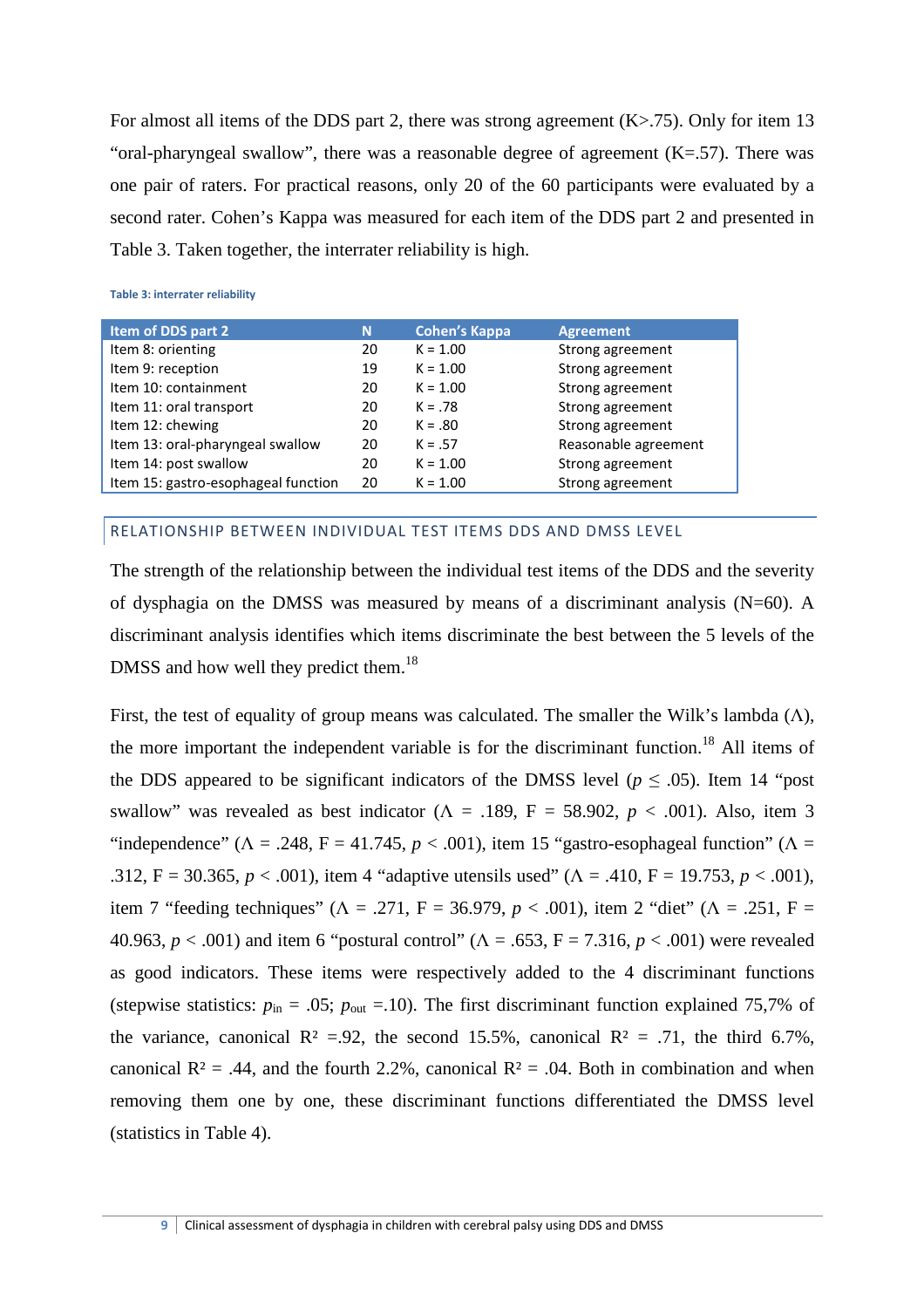**Table 4: Wilks' Lambda of the Canonical Discriminant Function** 

| <b>Test of</b><br><b>Function(s)</b> | Wilks' Lambda | Chi-square | df | Sig.    |
|--------------------------------------|---------------|------------|----|---------|
| 1 through 4                          | ,008          | 258,497    | 28 | < 0.001 |
| 2 through 4                          | ,101          | 121,505    | 18 | < 0.001 |
| 3 through 4                          | ,354          | 55,017     | 10 | < 0.001 |
|                                      | ,739          | 16,013     | 4  | .003    |

The classification results revealed that 97.4% of the participants in DMSS level 1 were correctly classified, 90.9% of the participants in level 2, 100% of the participants in level 3, 85.7% of the participants in level 4 and 100% of the participants in level 5.

#### DISCRIMINANT EVIDENCE

On average, participants with known feeding disorders received significantly higher grades  $(M = 21.55, SE = 10.22)$  on the total DDS than participants without feeding disorders  $(M = 10.22)$ 2.75,  $SE = 3.18$ ,  $t(22.637) = -7.855$ ,  $p < 0.01$ ,  $r = .86$ . Each individual item of the second part 'feeding and swallowing competency' of the DDS distinguishes participants known and not known with dysphagia. Statistics are listed in Table 5, with parallel the results of previous studies.

|                     | <b>Task</b>                                                    | <b>Study population</b>                          |                                                    |                                                                                                           |
|---------------------|----------------------------------------------------------------|--------------------------------------------------|----------------------------------------------------|-----------------------------------------------------------------------------------------------------------|
|                     | component<br>(items on the<br>DDS part 2)                      | known with<br>feeding<br>disorders<br>$(N = 20)$ | Not known<br>with feeding<br>disorders<br>$(N=20)$ | Literature: potential problems during<br>swallowing in children with CP                                   |
|                     | Orienting:<br>alerting to<br>food/nipple,<br>moving            | $M = .85$<br>$SE = .221$                         | $M = .15$<br>$SE = .150$                           |                                                                                                           |
|                     | toward food,<br>mouth<br>opening                               | $t(38) = -2.621$<br>p < .05                      |                                                    | oral motor dysfunction:<br>Reduced lip closure and drooling 5,7,12                                        |
| Oral<br>preparation | Reception:<br>Timing, strips<br>spoon, bites<br>off, sips from | $M = 2.05$<br>$SE = .276$                        | $M = .25$<br>$SE = .099$                           | Reduced tongue mobility and<br>coordination <sup>7,20</sup><br>Excessive tongue thrusting <sup>7,20</sup> |
|                     | cup,<br>appropriate<br>bolus size                              | $t(38) = -6.136$<br>p < .05                      |                                                    | Abnormal oral reflexes <sup>5,7</sup><br>Insufficient oral intake <sup>6,7</sup>                          |
|                     | Containment:<br>No dribbling                                   | $M = 1.45$<br>$SE = .294$                        | $M = .15$<br>$SE = .109$                           |                                                                                                           |
|                     | or ejecting<br>food or liquid                                  | $t(38) = -4.138$<br>p < .05                      |                                                    |                                                                                                           |

**Table 5:** *t***-test of each item of DDS part 2 'eating and swallowing competency'**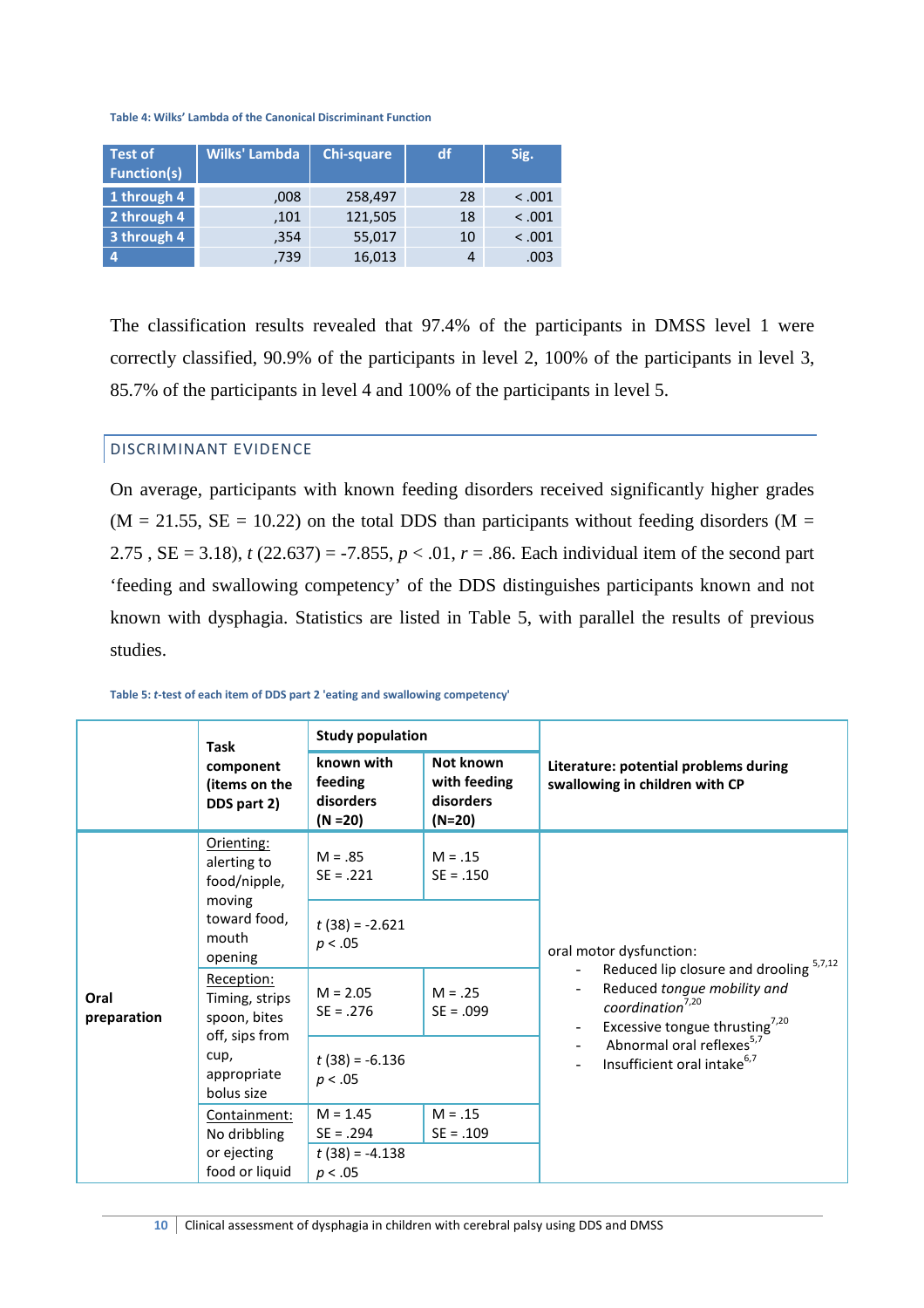|                                                         | Chewing:<br>chew<br>adequate for<br>bolus, no<br>special<br>placement<br>required             | $M = 1.00$<br>$SE = .000$<br>$t(38) = -10.376$<br>p < .05     | $M = .15$<br>$SE = .082$ |                                                                                                                                                                                                                                                                                                                                                                                                                                       |
|---------------------------------------------------------|-----------------------------------------------------------------------------------------------|---------------------------------------------------------------|--------------------------|---------------------------------------------------------------------------------------------------------------------------------------------------------------------------------------------------------------------------------------------------------------------------------------------------------------------------------------------------------------------------------------------------------------------------------------|
| Oral initiation                                         | Oral<br>transport:<br>No residual in<br>mouth after<br>swallow,<br>efficient bolus<br>transit | $M = 2.65$<br>$SE = .150$<br>$t(37.059) = -11.928$<br>p < .05 | $M = .30$<br>$SE = .128$ | Prolongation of oral transit time 6,20<br>$\overline{\phantom{a}}$<br>Fragmentation of the bolus over the<br>dorsum of the tongue <sup>6,20</sup><br>Residue in the sulci <sup>6,20</sup><br>Pharyngeal pooling prior to swallow<br>in vallecula and/or pyriform sinuses <sup>20</sup><br>Abnormal bolus propulsion:<br>- Excessive tongue thrusting <sup>7,20</sup><br>- Reduced tongue mobility and<br>coordination <sup>7,20</sup> |
|                                                         | Oral-<br>pharyngeal<br>swallow:                                                               | $M = 2.55$<br>$SE = .185$                                     | $M = .35$<br>$SE = .182$ | Delayed initiation of the swallowing<br>movement <sup>20</sup>                                                                                                                                                                                                                                                                                                                                                                        |
| Pharyngeal<br>phase                                     | Prompt,<br>sequential<br>liquid<br>swallow, no<br>gagging or<br>multiple<br>swallows          | $t(38) = -8.493$<br>p < .05                                   |                          | Pharyngeal pooling prior to swallow<br>in vallecula and/or pyriform sinuses <sup>20</sup><br>Reduced pharyngeal peristalsis <sup>20</sup><br>Residue after swallowing <sup>20</sup>                                                                                                                                                                                                                                                   |
|                                                         | Post swallow:<br>Absent<br>coughing, wet                                                      | $M = 1.55$<br>$SE = .336$                                     | $M = .00$<br>$SE = .000$ | (silent) aspiration before, during or<br>after swallowing <sup>20, 21</sup><br>- Respiratory problems <sup>20,21</sup>                                                                                                                                                                                                                                                                                                                |
|                                                         | breath<br>sounds, wet<br>voice                                                                | $t(38) = -4.610$<br>p < .05                                   |                          |                                                                                                                                                                                                                                                                                                                                                                                                                                       |
| Gastro-<br>esophageal<br><b>Esophageal</b><br>function: |                                                                                               | $M = .75$<br>$SE = .298$                                      | $M = .00$<br>$SE = .000$ |                                                                                                                                                                                                                                                                                                                                                                                                                                       |
| phase                                                   | Absent<br>vomiting or<br>rumination                                                           | $t(38) = -2.517$<br>p < .05                                   |                          | Beyond the scope of this project                                                                                                                                                                                                                                                                                                                                                                                                      |

# CONVERGENT EVIDENCE

To investigate the correlation between the sub-scores from part 1 and part 2 (N=60), Spearman's correlation coefficient was calculated. The results ( $R = .65$  with  $p < .01$ ) indicated that the correlation between part 1 and part 2 of the DDS is high.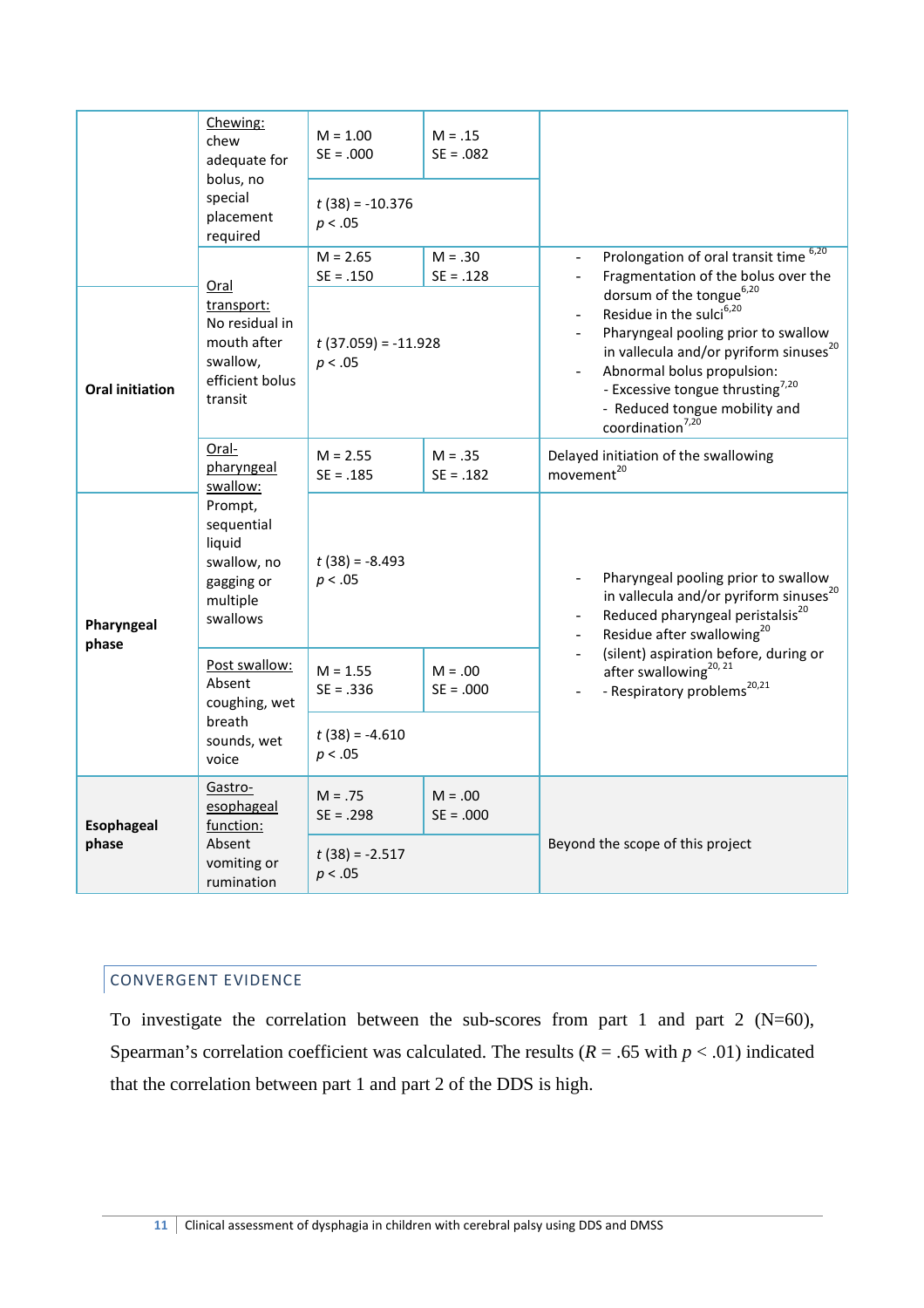# FACTORS RELATED TO THE SEVERITY OF DYSPHAGIA IN CHILDREN WITH CP

Associations between child characteristics and the score on the DDS are described in Table 6. IQ was significantly associated with the score on the DDS. However, the age of the child was not. Participants with a better functionality level, scored significantly better on the DDS. For the factor 'type of CP', no comparison was made with atactic CP, as only 1 subject presented with this type of CP. Significant differences were detected in the scores in patients with dyskinesia versus patients with spasticity and patients with unclassified CP. However, no difference was detected between the latter two.

| <b>Child variable</b>      |                         | Statistics influence of child variable on DDS score <sup>a</sup> |
|----------------------------|-------------------------|------------------------------------------------------------------|
| 1. Age in years, mean (SD) | 9.68 years (2.71 years) | Pearson's R = .032, $p$ ≥ .05                                    |
| 2. IQ, mean (SD)           | 67.98 (21.52)           | Pearson's $R = -.271$ , $p = .049$                               |
| 3. GMFCS, n                |                         |                                                                  |
| Level 1-2-3                | 40                      | $Z = -4.355$ , $p = .000$                                        |
| vs Level 4-5               | 20                      |                                                                  |
| 4. Type of CP, n           |                         |                                                                  |
| <b>Spasticity</b>          | 46                      | $Z = -4.049$ , $p = .000$                                        |
| vs Dyskinesia              | 8                       |                                                                  |
| <b>Spasticity</b>          | 46                      | $Z = -1.634, p \ge .05$                                          |
| vs other                   | 7                       |                                                                  |
| <b>Dyskinesia</b>          | 8                       | $Z = -2.137, p = .033$                                           |
| vs other                   | 7                       |                                                                  |

**Table 6: Associations between child characteristics and result on the DDS** 

a Pearson's *R* for interval/ratio variables, Z-score based on Mann-Whitney *U*-test categorical variables

#### **DISCUSSION**

Our study population consisted of children from 3 to 15 years of age, diagnosed with CP in the Dominiek Savio Institute, and is comparable to the CP population described in the literature. Bax et al.<sup>3</sup> presented a European Cerebral Palsy Study including 61.9% male and 38.1 % female persons. In the current study, the number of males is slightly higher (78.3%) and the number of females lower (21.7%). In addition, the distribution of CP type (75.0% spasticity, 13.3% dyskinesia and 1.7% ataxia) corresponds with numbers from the European Cerebral Palsy Study (spasticity 79.2%, dyskinesia 14.4% and ataxia 3.9%). In previous studies about dysphagia and CP, the proportion of participants with severe hypertonic or hypotonic generalized CP were mostly inluded.<sup>7,10</sup> The present study opted for a heterogeneous group, consisting of children with different types of CP and different degrees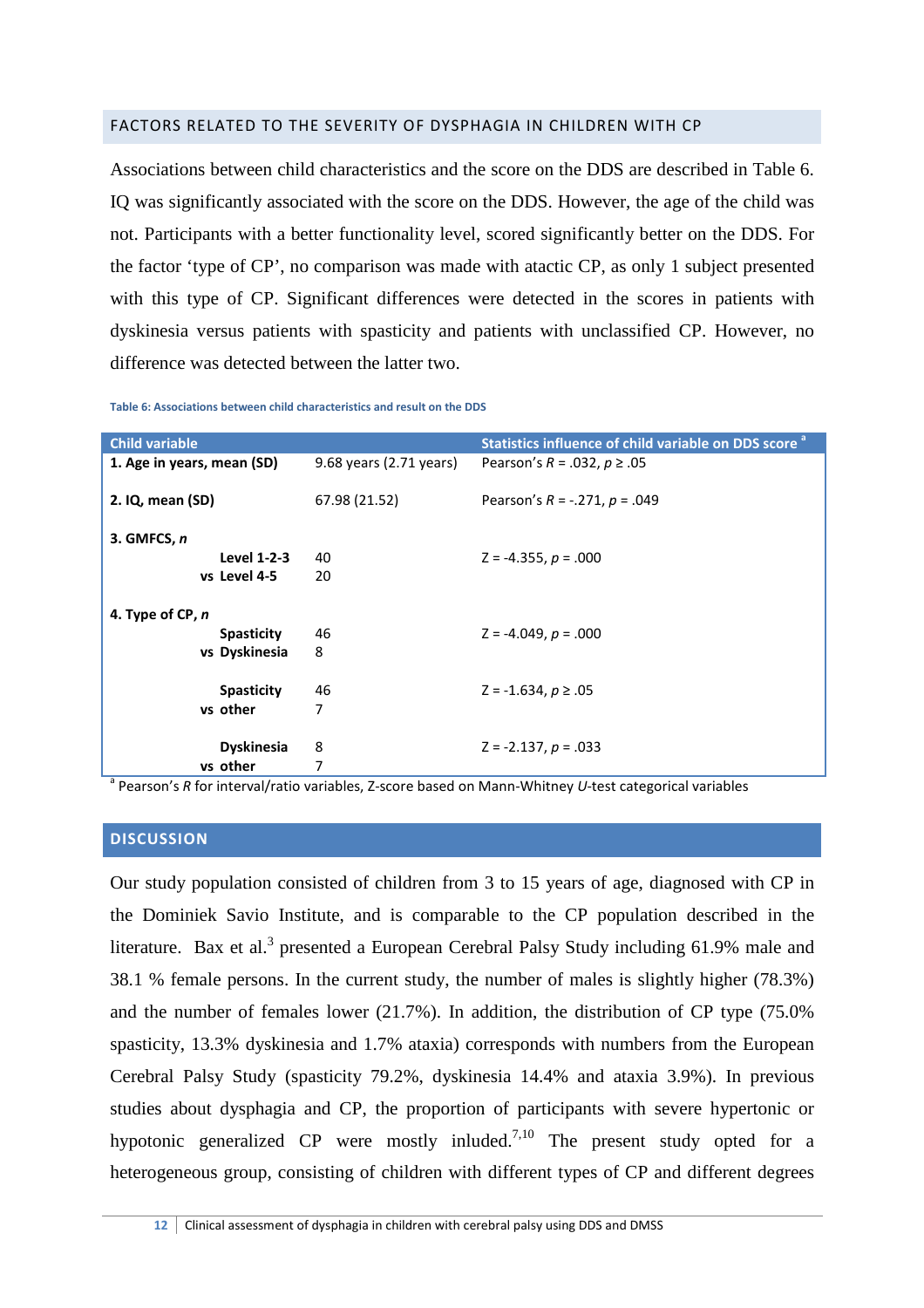of severity. As a result, the percentage of children, classified with a feeding disorder, is much lower (33.33%) in the present study, and does not correspond with findings by Calis et al.<sup>10</sup> and Reilly et al.,<sup>7</sup> respectively 99% and 91%. However, Waterman et al.<sup>5</sup> diagnosed 27% of the children with CP in special school with swallowing problems, using radiographic or clinical evidence of dysphagia, which was similar to our population.

The first aim of the study was whether the DDS and  $DMSS<sup>15</sup>$  are useful for the assessment of swallowing disorders in children with CP. It is evidenced in earlier surveys that the DDS can also be used for other populations than the original group of people with mental disabilities. This finding was never assessed in children CP, a population with distinct physical disabilities.<sup>15</sup> Our results support a positive internal consistency, construct validity, and the interrater reliability of the DDS as well as the relation between DDS and DMSS. Since there are no other validated dysphagia screening tools specifically targeting children with CP, the current results cannot be compared with previous validity and reliability test results used in this population.

The internal consistency reliability for both part one and part two and for the total DDS was high, as in the original group of institutionalized adults with mental disabilities.<sup>15</sup> The dysphagia-related items in part 1 and the mealtime-observation items in part 2 measure the same skill, namely the presence of dysphagia in children with CP. Combined (total DDS), they have a higher Cronbach's alpha than each separate part. Both parts are important and using them both leads to the most complete screening.

The interrater reliability was high in all items, except in item 13 'oral pharyngeal swallow.' The score on the DDS is not dependent on the rater. This means that any certified person could assess a child, and that this leads to reliable results. An explanation for the strong agreement between the two raters in item 8 to 12 can be found in the clear description of how to rate the items and to the objective observation of movements in and around the mouth. Item13, the oral pharyngeal swallow, had only a reasonable agreement between raters. The rating is based on 'indications' of dysphagia during the pharyngeal phase, such as multiple swallows, than on objective observation of movements, which could explain this discrepancy. There is an absolute agreement in item 14 and 15, because the information is derived from the same anamnestic interview with a caregiver. However, these items are not based on objective observation of movements either. The above result suggests that problems during the oral (preparatory) phase could be objectively detected using the DDS. In order to diagnose problems in the pharyngeal phase, more objective methods such as high resolution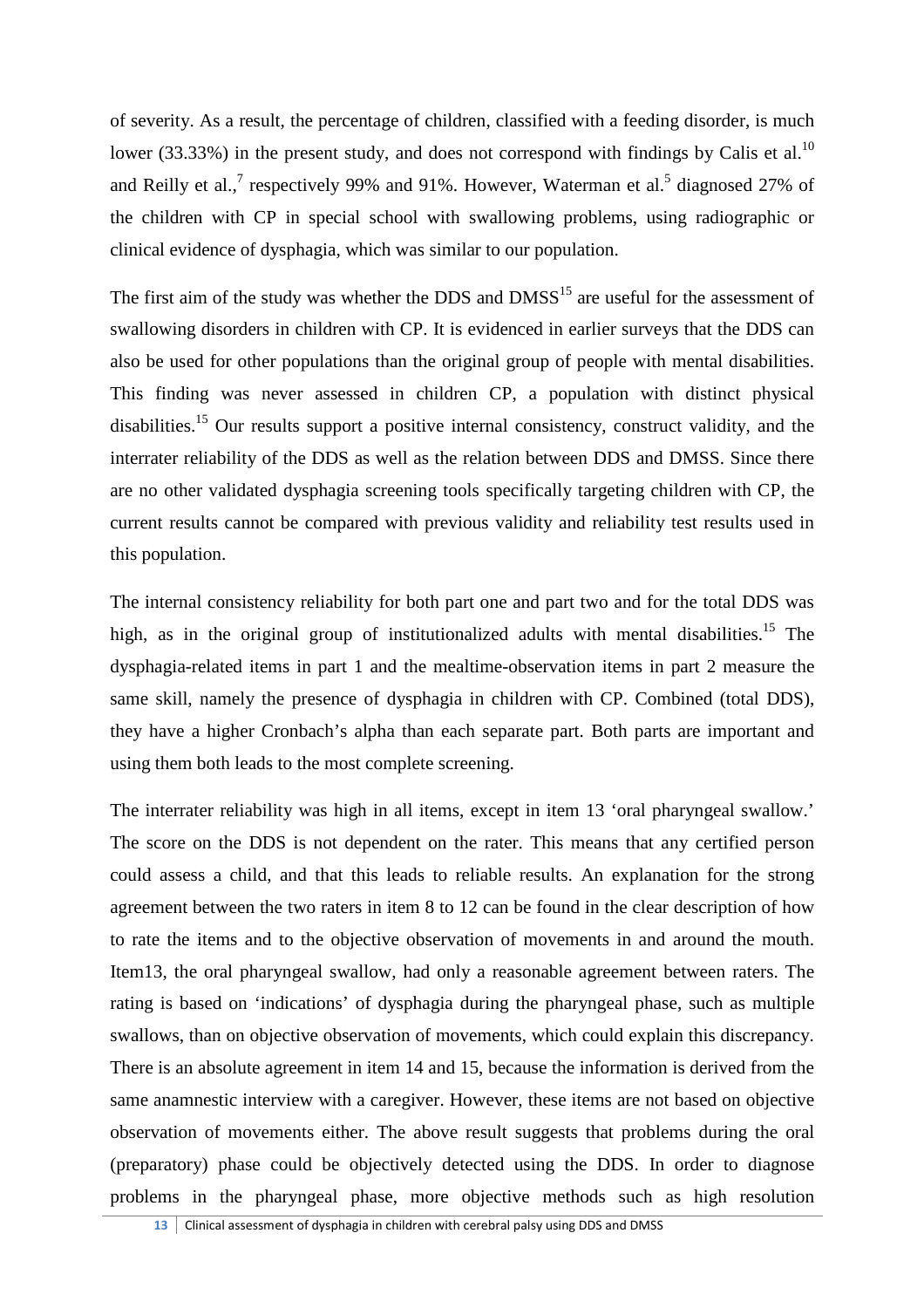manometry and impedance measurements<sup>14</sup> are strongly recommended, as problems during this phase should have serious health effects<sup>21</sup> and the scoring of this item on the DDS is rather subjective and less reliable.

The strength of the relationship between individual test items (DDS) and severity (DMSS) was tested by discriminant analysis and was found to be adequate. Item 14, post-swallow, assesses the effectiveness of the pharyngeal phase during the observation, using visible signs such as coughing and wet breath sounds. This item was the best predictor of DMSS level. As aspiration is the most direct life-threatening consequence of dysphagia, this finding seems logical. The criteria of level 4 and 5 are persisting secondary problems in the airways, which may be associated with aspiration.<sup>15</sup> Explicit attention to these signs during and after the meal is important. Also the items 'diet' and 'feeding techniques' are added to the discriminant functions, which is not unusual, as these are also criteria to determine the DMSS level. The nutritional status is a criterion as well, but it is not added to the discriminant functions. An explanation could be found in Calis et al.<sup>10</sup> who stated that in case the nutritional status becomes critical, tube feeding (supplementary or total) is often chosen, resulting in a good nutritional status for patients in level 5. Although dependence on intake of food does not directly lead to a disorder on the DMSS, this item was added to the discriminant function. Similar as to the use of adapted cutlery and postural control, dependence on intake of food is related to a higher GMFCS level and also to a higher score on the DMSS. The task description, used in the DDS and linked to the DMSS, combines both body function and activity level of the ICF-model. $^{22}$ 

This study indicates that the DDS is able to differentiate between children with and without swallowing disorders. On average, participants with known feeding disorders presented with significantly higher scores on the DDS. Moreover, the effect size (.86) is large, which means that the magnitude of the effect is strong.<sup>17</sup> The standard error of the mean (SEM) of the total DDS score is low in participants without feeding problems, which suggests that the variation is minimal. However, the SEM is much higher in participants with feeding problems, which suggest that the scatter is wider and the variation is bigger. This finding is logical, because levels of severity are related to this score. In clinical use, this means that a score difference of 10.22 is necessary to be sure that a 'true' improvement took place, rather than the difference being due to measurement errors.<sup>17</sup> If the SEM were calculated for groups, based on DMSS level, we expect that the SEM would be lower, as there would be more consistency within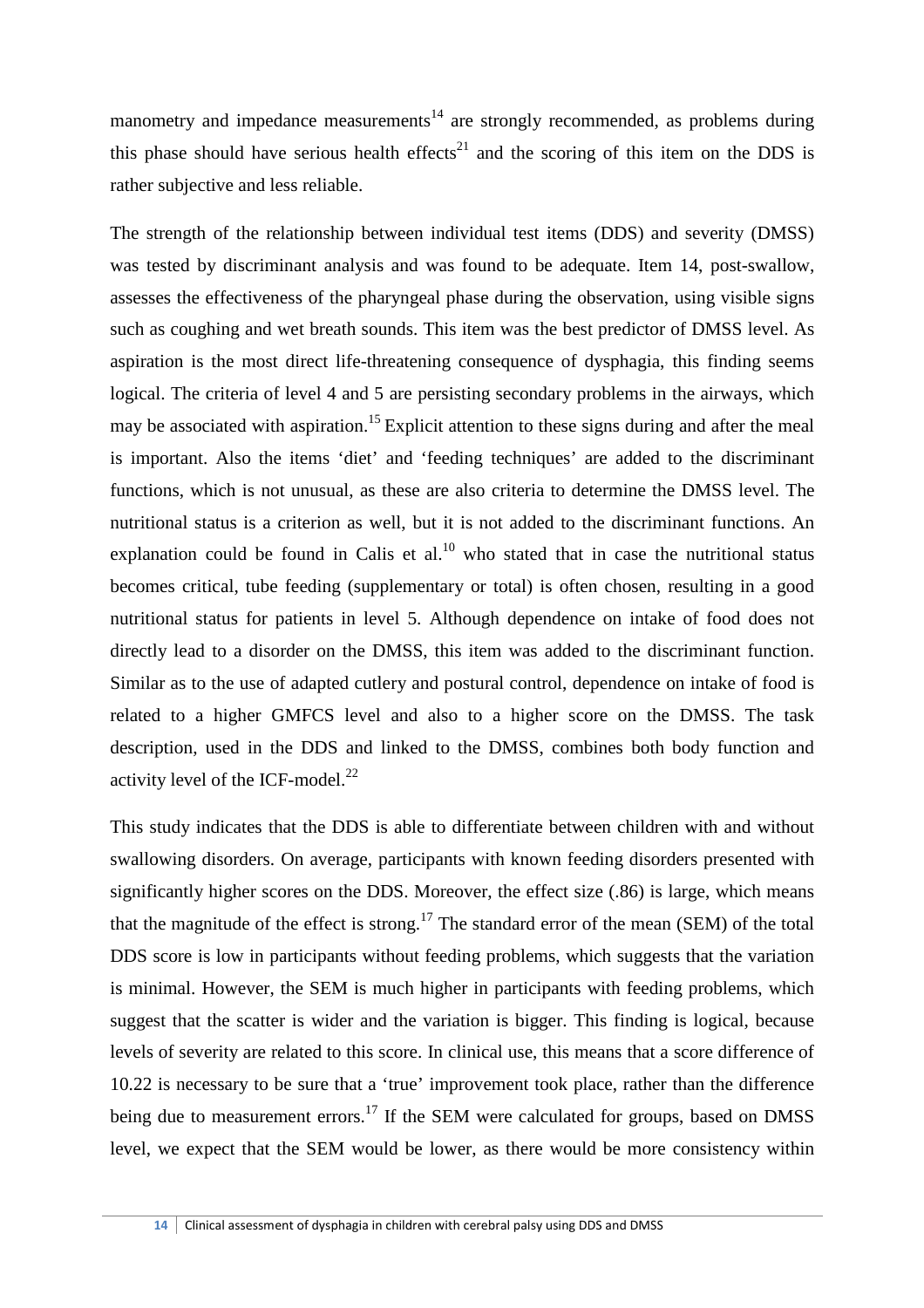groups. A wider scatter in children with feeding problems, means that there are opportunities for differentiation according to severity, which benefits the treatment.

Additionally, to item-averages, there are significant differences between children with and without feeding problems. Items 8 to 12 evaluate the various components of the oral phase of swallowing. Earlier findings of problems in this phase could be linked to the different items of the DDS. For instance, reduced lip closure<sup>5,7,12</sup> could lead to problems with reception (item 9), containment (item 10) and chewing (item 12). Problems with chewing could be caused by a reduced tongue mobility and coordination<sup>7,20</sup>. Since the DDS evaluates each task component, the severity of restriction is indirectly taken into account. A slight reduced lip closure could lead to only a deviant score on the item 'reception', while a more prominent reduced lip closure could also lead to problems with containment (item 10). Unfortunately, little attention is given in the DDS to the aspects of oral sensitivity and oral reflexes. Nevertheless, abnormal oral reflexes and abnormal oral sensibility are present in the population of children with  $CP$ .<sup>5,7</sup>

The sub-scores from part 1 and part 2 correlate  $(R = .646)$ . Part 1 discusses the *related* items, and part 2 the *actual* feeding and swallowing competency so both parts support each other, but are not exactly the same.

In conclusion to the first aim of the study, the DDS and DMSS are useful screening instruments. Though, mealtime observation screening cannot guarantee the absence of silent aspiration. As reported in Calis et al.<sup>10</sup>, the DDS supports referral for objective clinical and instrumental evaluation and treatment in children at risk for aspiration. Indeed, detailed information on the exact mechanisms during the pharyngeal phase as well as specific time measurements cannot be established by mealtime observation, which is reflected in the low interrater reliability of the item 'oral pharyngeal swallow' in comparison with other items. Nevertheless, the DDS and DMSS are useful and unique, because they describe the essential aspects to be considered during a mealtime observation screening.

The second aim of the study focused on the influencing factors on dysphagia. A sample representative of the population of children with CP led to uneven distribution among the factors. Most of the children had spasticity, and a minority dyskinetic, atactic or unclassified CP.

The type of CP influences the score on the DDS. Studies in which there is a clear distinction between the types of CP, are rare. Results usually pertain to the entire group of children with CP only.<sup>5,7,20</sup> As suspected from the parent's questionnaires by Sullivan et al.<sup>8</sup>, the current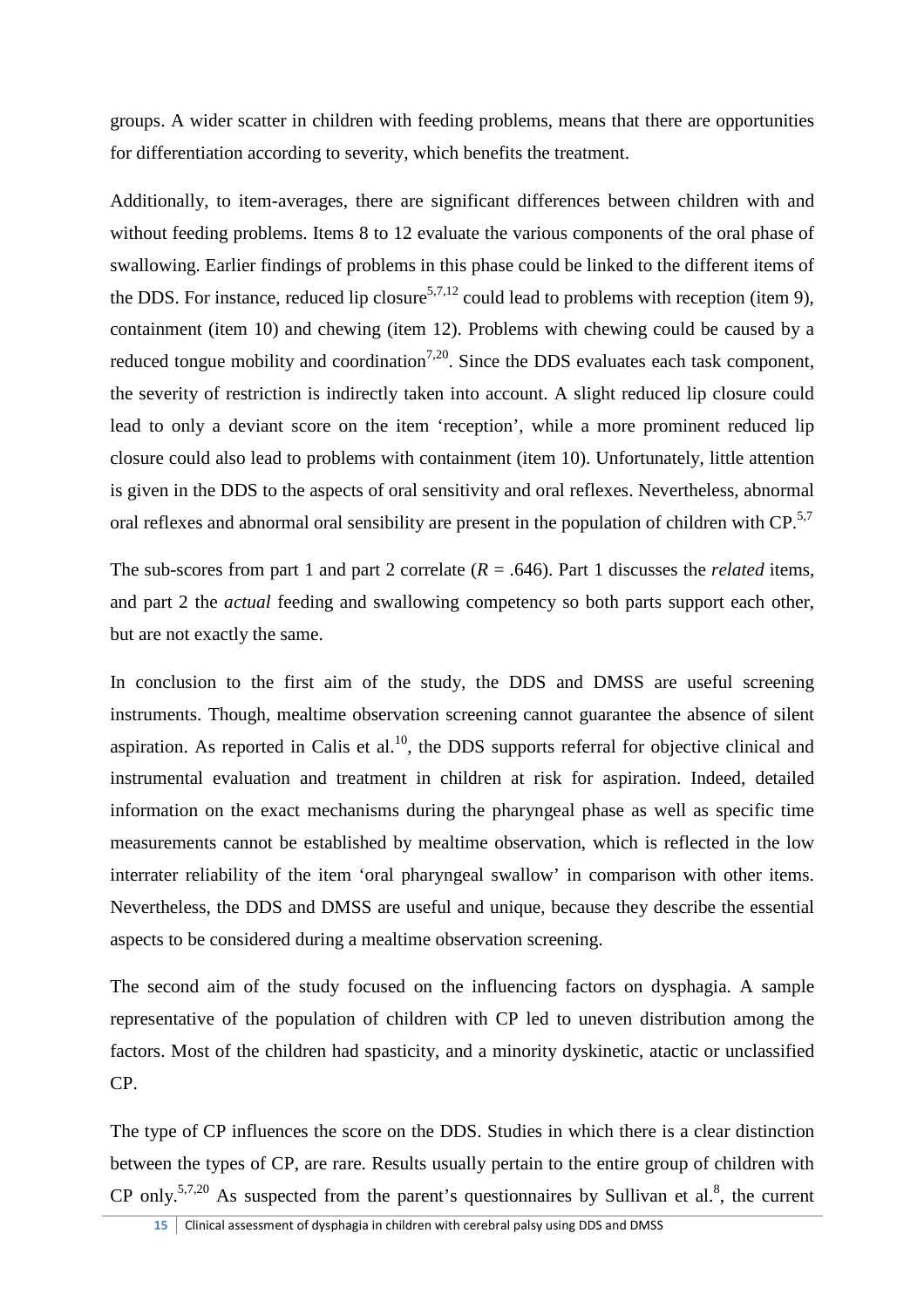study reports significant differences between the types of CP. Patients with dyskinetic CP are often identified with dysphagia. This finding is new and further investigation on the origin of dysphagia in this group is recommended. Children with dyskinetic CP have only limited movement control, which is also pernicious to the feeding situation. Ramritu et al.<sup>23</sup> indicated the presence of dyskinesia as a risk factor, that is associated with dysphagia, because of reduced ability to chew, to manipulate the bolus in the mouth and to swallow. Also, the use of muscle relaxants administered to children with spasticity may affect ability to swallow.<sup>23</sup>

The cognitive function, here expressed as IQ, was significantly associated with the score on the DDS. As previously suggested, the readiness to make the transition to a next milestone in the acquisition of eating skills relates more closely to developmental age than chronological age.<sup>24</sup> Our data confirm that dysphagia is related to lower mental abilities.<sup>5,13</sup> However, there is a variety of physical disorders in children with CP, the mental capacities of the CP-child have a clear impact on the severity of feeding disorders.

The GMFCS level significantly influences the score on the DDS. The clinical reality is that wheelchair-bound children with CP are at significantly higher risk of suffering from dysphagia than others. Since the presence of dysphagia is mainly examined in children with severe CP, it was suspected that these children face greater risk of suffering from dysphagia.<sup>7,10,20</sup> Calis et al.<sup>10</sup> exposed differences between GMFCS level 4 and 5 as well. Level 5 was significantly associated with a more severe level of dysphagia. This supposition is confirmed. Although it certainly should be mentioned that dysphagia was also present in children with GMFCS level 1, 2 or 3. So the functional impairment does not completely explain the origin of dysphagia.

Finally, no effect of age was detected. There were no higher or lower grades on the DDS with increasing age. As the youngest participant was 3 years old, no conclusions should be made about the development of feeding skills in children with CP. At the age of 3, a lot of feeding skills are acquired in normally developing children, but need to be refined.<sup>25</sup> Indeed, Reilly et al.<sup>7</sup> found that the majority of children with CP between 12 and 72 months have clinically significant oral motor dysfunction. A larger study with younger children with CP might give clarification about the development of feeding skills.

In conclusion, dysphagia in children with CP is complex and has shown to be influenced by several factors such as (1) GMFCS level, (2) type of CP and (3) IQ. Further research with a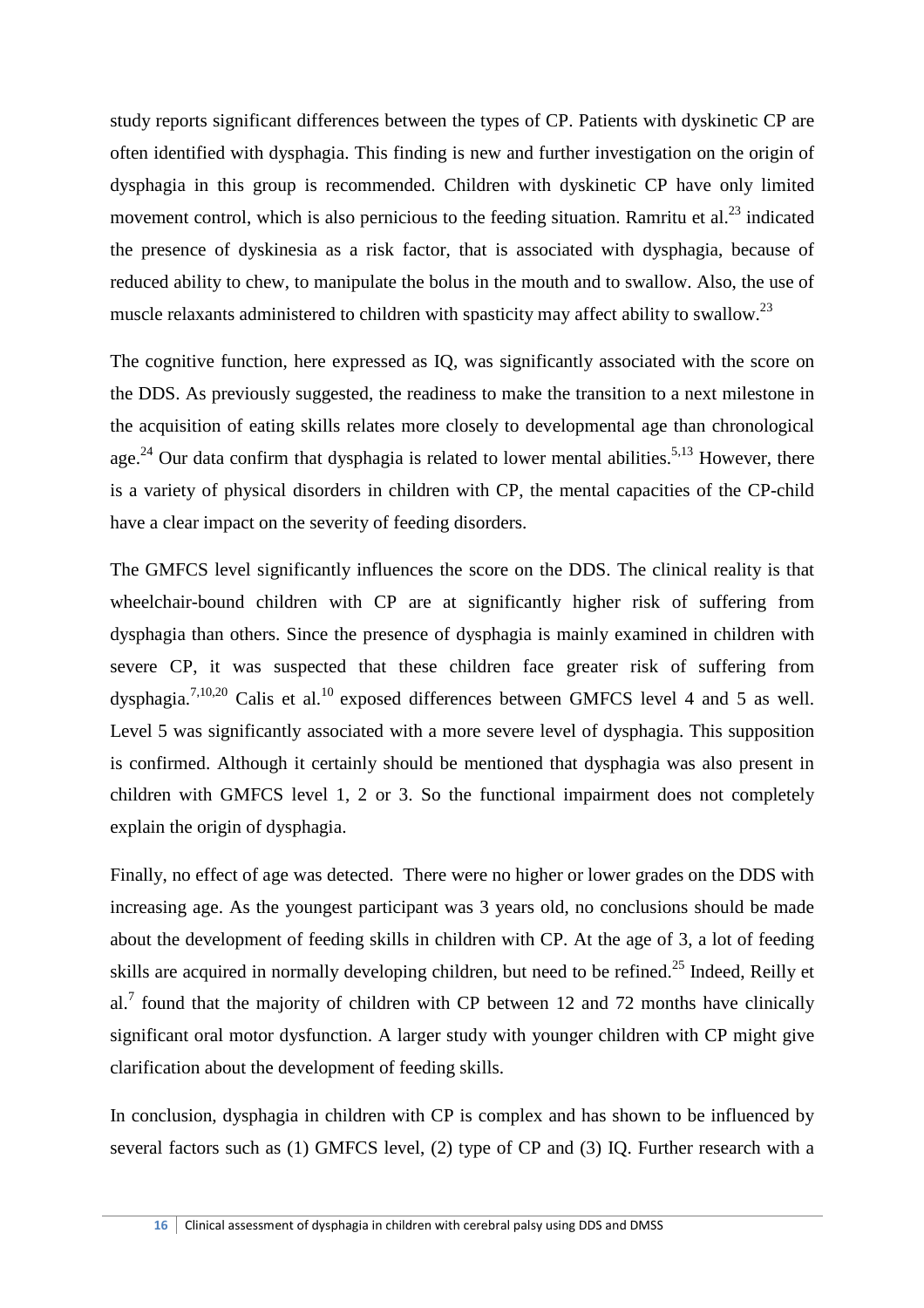larger sample and objective and detailed information on the exact swallowing mechanisms should clarify the origin of dysphagia in these children with CP.

# **ACKNOWLEDGEMENTS**

First of all, I would like to thank all participants and caregivers for their cooperation. My sincere thanks are due to dr. Nathalie Rommel from the KULeuven for supervising my master's thesis in a motivating and professional way. I would like to thank prof. dr. P.H. Dejonckere as supervisor from Utrecht University, dr. P. Prinzie and dr. H. Quené for the statistical support, second rater Annelies Callewaert for the good and flexible cooperation, the managing board, Daisy Decoene and the entire staff of the Dominiek Savio Institute for the fluent organization. Special thanks to my Dutch host family Luising, to Jessie De Meyere for correcting my English, and to my family, Rutger and Anne-Sophie for the emotional support.

# **LITERATURE**

- 1. Cans C, Guillem P, Arnaud C, et al. Prevalence and characteristics of children with cerebral palsy in Europe. Dev Med Child Neurol 2002; **44**: 633–40.
- 2. Bax M, Goldstein, M, Rosenbaum, P, Leviton, A, Paneth, N. Proposed definition and classification of cerebral palsy, April 2005. Dev Med Child Neurol 2005; **47**: 571-576.
- 3. Bax M, Tydeman C, Flodmark O. Clinical and MRI Correlates of Cerebral Palsy. The European Cerebral Palsy Study. JAMA 2006; **296**: 1602-1608.
- 4. Reilly S, Morgan A. Dysphagia is prevalent in children with severe cerebral palsy. Dev Med Child Neurol 2008; **50**: 567-567.
- 5. Waterman, ET, Koltai, PJ, Downey JC, Cacace AT. Swallowing disorders in a population of children with cerebral palsy. International Journal of Pediatric Otorhinolaryngology 1992; **24**: 63-71.
- 6. Gisel EG, Alphonce, E. Classification of Eating Impairments Based on Eating Efficiency in Children with Cerebral Palsy*.* Dysphagia 1995; **10**: 268-274.
- 7. Reilly S, Skuse D, Poblete X. Prevalence of feeding problems and oral motor dysfunction in children with cerebral palsy: A community survey*.* The Journal of Pediatrics 1996; **129**: 877-882.
- 8. Sullivan PB, Lambert B, Rose M, Ford-Adams M, Johnson A, Griffiths P. Prevalence and severity of feeding and nutritional problems in children with neurological impairment: Oxford Feeding Study. Dev Med Child Neurol 2000; **42**: 674-680.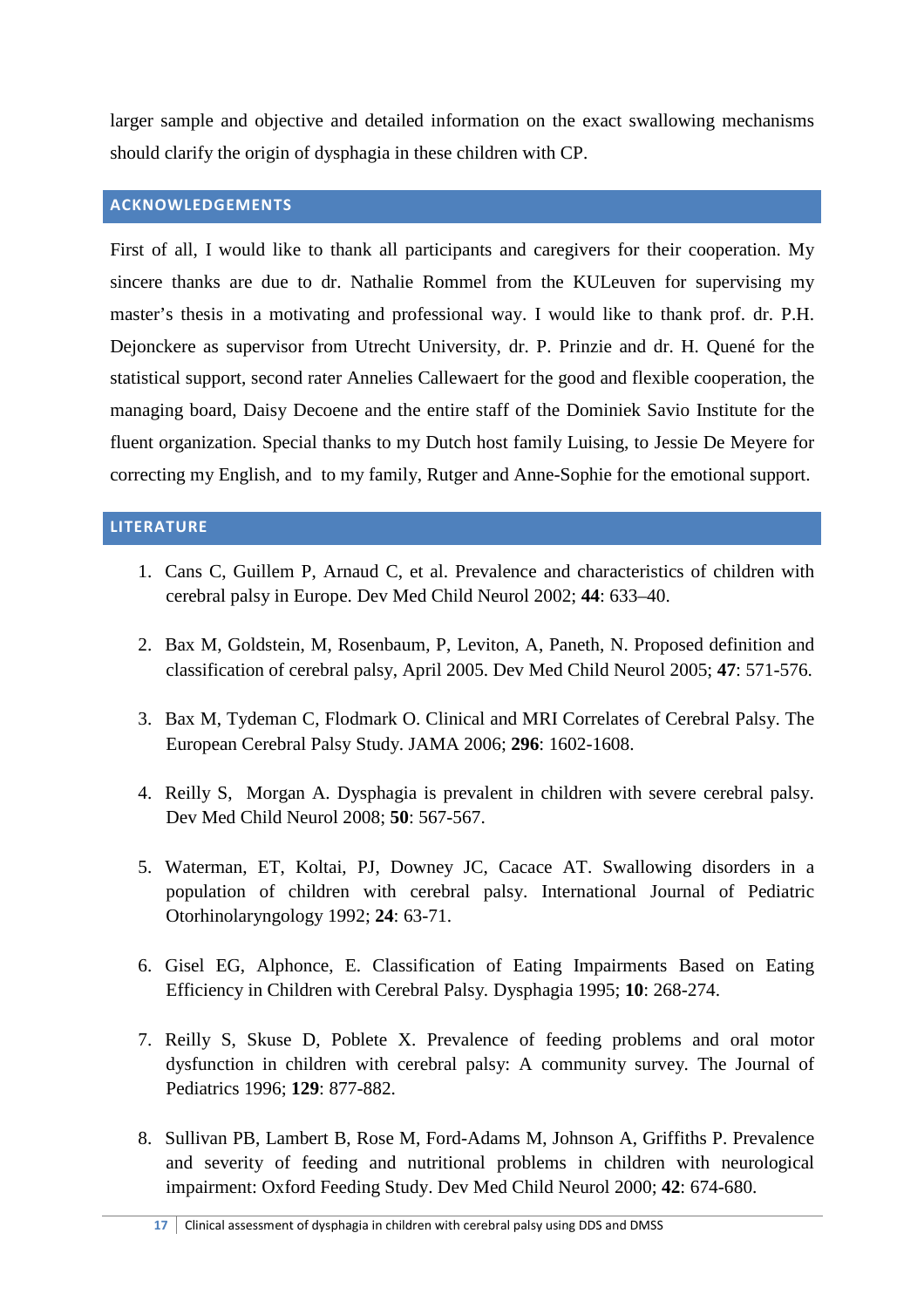- 9. Ozdemirkiran T, Secil Y, Tarlaci S, Ertekin C. An EMG screening method (dysphagia limit) for evalutation of neurogenic dysphagia in childhood above 5 years old*.*  International Journal of Pediatric Otorhinolaryngology 2007; **71**: 403-407.
- 10. Calis EAC, Veugelers R, Sheppard JJ, Tibboel D, Evenhuis HM, Penning C. Dysphagia in children with severe generalized cerebral palsy and intellectual disability. Dev Med Child Neurol 2008; **50**: 625-630.
- 11. Cans C, Guillem P, Baille F, et al. Surveillance of cerebral palsy in Europe: a collaboration of cerebral palsy surveys and registers. Dev Med Child Neurol 2000; **42**: 816–24.
- 12. Senner JE, Logemann J, Gaebler-Spira D. Drooling, saliva production and swallowing in cerebral palsy. Dev Med Child Neurol 2004; **46**: 801–806.
- 13. Sheppard JJ, Liou J, Hochman R, Langlois D. Correlates of dysphagia in individuals institutionalized with mental disabilities. Dysphagia 1988, **3**: 85-89.
- 14. Rommel N, Omari T. The use of high resolution manometry for the assessment of swallowing in infants and young children. B*-*ENT 2008*;* **4**: 27-39.
- 15. Sheppard JJ, Veugelers R, Penning C. Dysphagia Disorder Survey and Dysphagia Management Staging Scale. Revised ed. Rotterdam: Erasmus Universiteit; 2002.
- 16. Allison P, Babinec A, Barker N et. al. Statistical Glossary: Internal Consistency Reliability. http://www.statistics.com/resources/glossary/i/intcreliab.php (Accessed 10th of january, 2010).
- 17. de Vocht A. Basishandboek SPSS 14. Utrecht: Bijleveld Press; 2006.
- 18. Sharma S. Applied multivariate techniques. New York: John Wiley & sons; 1996
- 19. Cohen RJ, Swerdlik ME. Construct Validity. In: Psychological Testing and Assessment: An Introduction to Tests & Measurement. NY: McGraw-Hill; 2010. 193- 99.
- 20. Rogers B, Arvedson J, Buck G, Smart P, Msall, M. Characteristics of Dysphagia in Children with Cerebral Palsy. Dysphagia 1994; **9**: 69-73.
- 21. Arvedson J, Rogers B, Ruck G, Smart P, Msall M. Silent aspiration prominent in children with dysphagia. International Journal of Pediatric Otorhinolaryngology 1994; **28**: 173-181.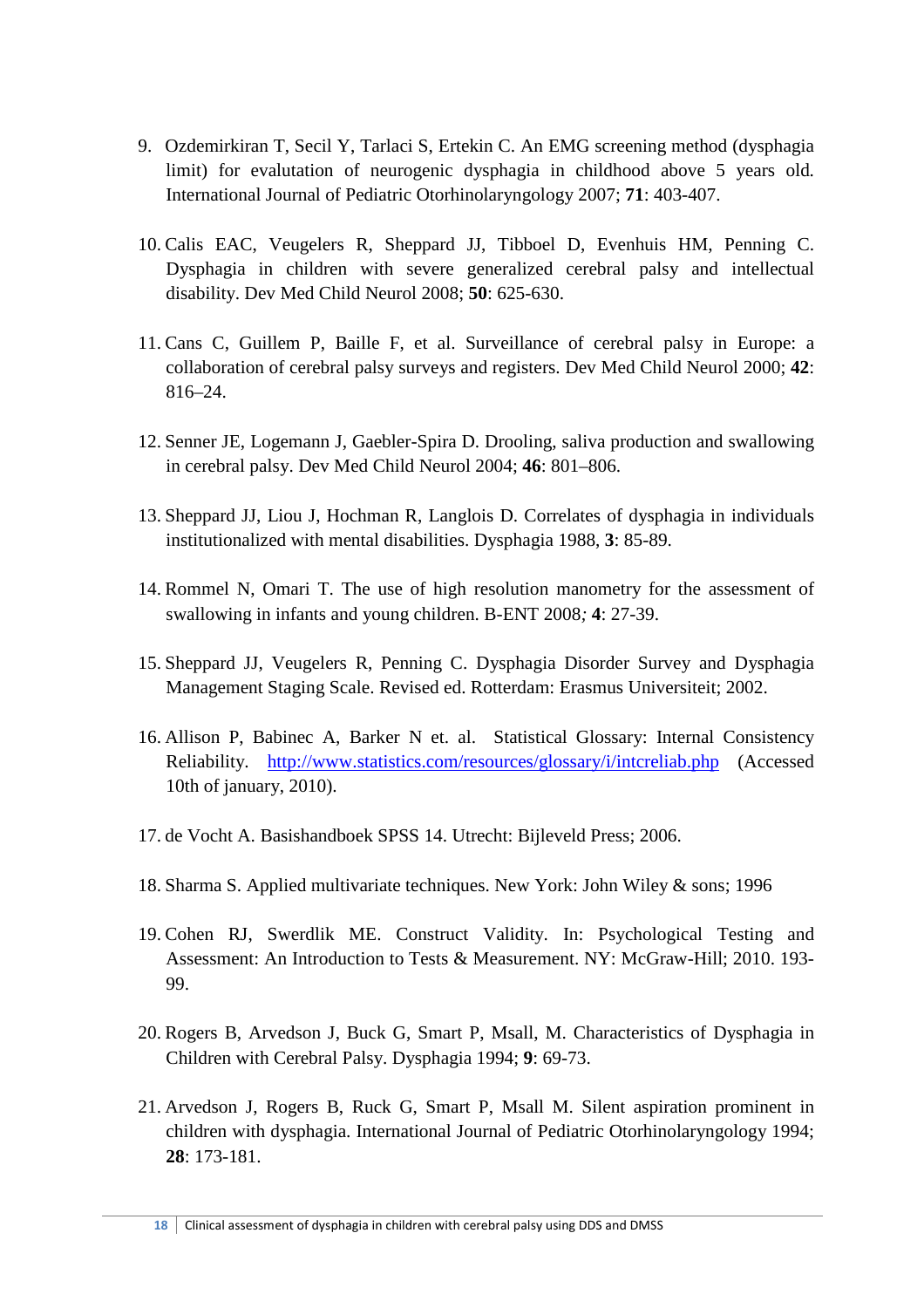- 22. ICF. International Classification of Functioning, Disability and Health. Geneva: World Health Organization, 2001. http://www.who.int/classifications/icf/en/ (Accessed 20<sup>th</sup>) of june, 2010).
- 23. Ramritu P, Finlayson K, Mitchell A, Croft G. Identification and nursing management of dysphagia in individuals with neurological impairment. Systematic review No 8. Adelaide: The Joanna Briggs Institute For Evidence Based Nursing and Midwifery; 2000.
- 24. Arvedson J, Lefton-Greif M. Anatomy, Physiology and Development of Deglutition. In: Arvedson J, Lefton-Greif M, Editors. Pediatric Videofluoroscopic Swallow Studies. San Antonia: Communication Skill Builders. San Antonio; 1998. 26-29.
- 25. Arvedson J. (2006). Swallowing and feeding in infants and young children. GI Motility Online, 2006.
- 26. VUB Laboratorium voor Antropogenetica. Groeicurven, Vlaanderen 2004. Brussel: Vrije Universiteit Brussel; 2004. http://www.vub.ac.be/groeicurven (Accessed 10th january, 2010).